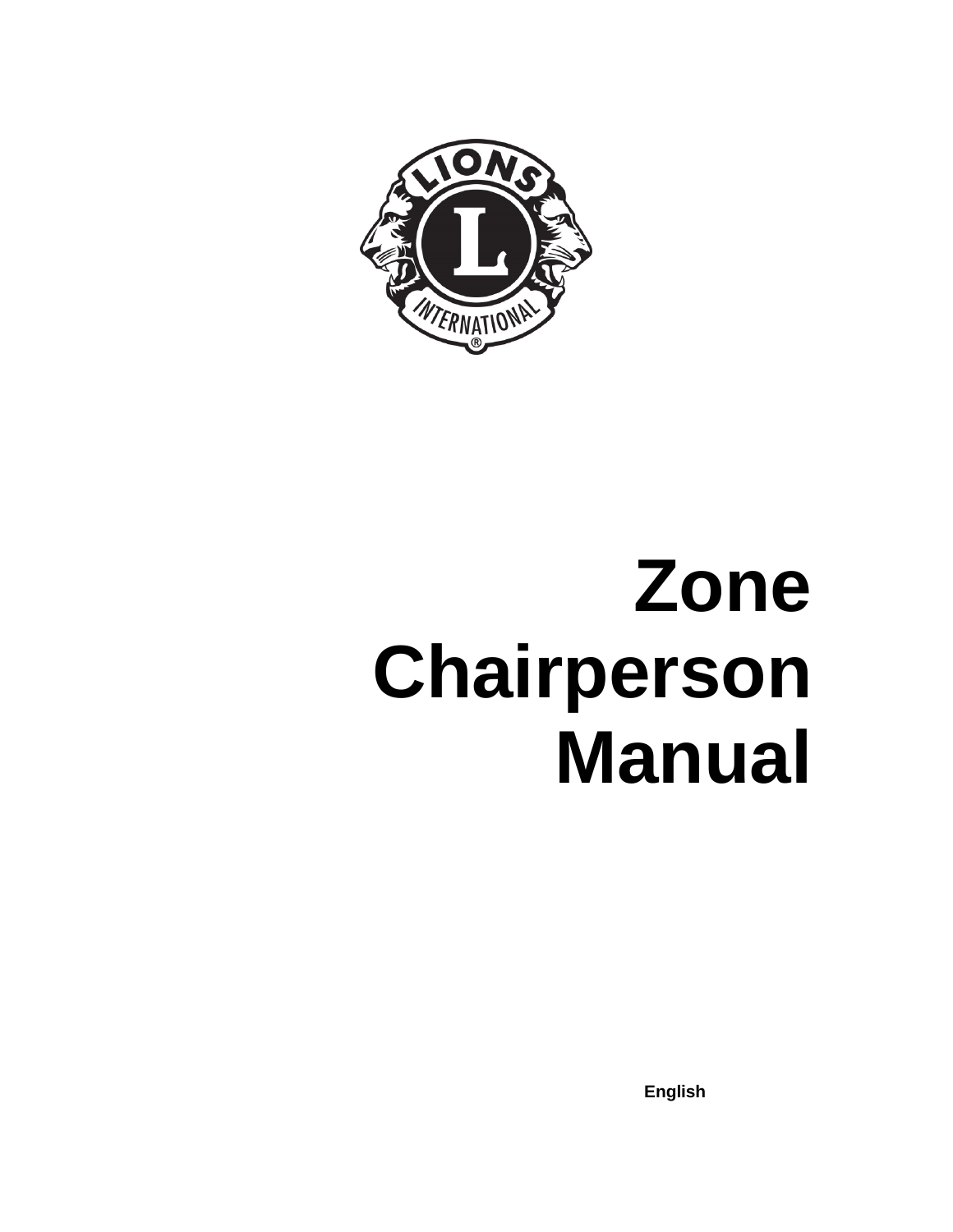# Lions Clubs International Purposes

TO ORGANIZE, charter and supervise service clubs to be known as Lions clubs.

TO COORDINATE the activities and standardize the administration of Lions clubs.

TO CREATE and foster a spirit of understanding among the peoples of the world.

TO PROMOTE the principles of good government and good citizenship.

TO TAKE an active interest in the civic, cultural, social and moral welfare of the community.

TO UNITE the clubs in the bonds of friendship, good fellowship and mutual understanding.

TO PROVIDE a forum for the open discussion of all matters of public interest; provided, however, that partisan politics and sectarian religion shall not be debated by club members.

TO ENCOURAGE service-minded people to serve their community without personal financial reward, and to encourage efficiency and promote high ethical standards in commerce, industry, professions, public works and private endeavors.

# Lions Clubs International Vision Statement

TO BE THE GLOBAL LEADER in community and humanitarian service.

# Lions Clubs International Code of Ethics

TO SHOW my faith in the worthiness of my vocation by industrious application to the end that I may merit a reputation for quality of service.

**TO SEEK** success and to demand all fair remuneration or profit as my just due, but to accept no profit or success at the price of my own self-respect lost because of unfair advantage taken or because of questionable acts on my part.

TO REMEMBER that in building up my business it is not necessary to tear down another's; to be loyal to my clients or customers and true to myself.

WHENEVER a doubt arises as to the right or ethics of my position or action towards others, to resolve such doubt against myself.

TO HOLD friendship as an end not a means. To hold that true friendship exists not on account of the service performed by one to another, but that true friendship demands nothing but accepts service in the spirit in which it is given.

ALWAYS to bear in mind my obligations as a citizen to my nation, my state and my community, and to give them unswerving loyalty in word, act and deed. To give them freely of my time, labor, and means.

TO AID others by giving my sympathy to those in distress, my aid to the weak, and my substance to the needy.

TO BE CAREFUL with my criticism and liberal with my praise; to build up and not to destroy.

# Lions Clubs International Mission Statement

TO EMPOWER VOLUNTEERS to serve their communities, meet humanitarian needs, encourage peace and promote international understanding through Lions clubs.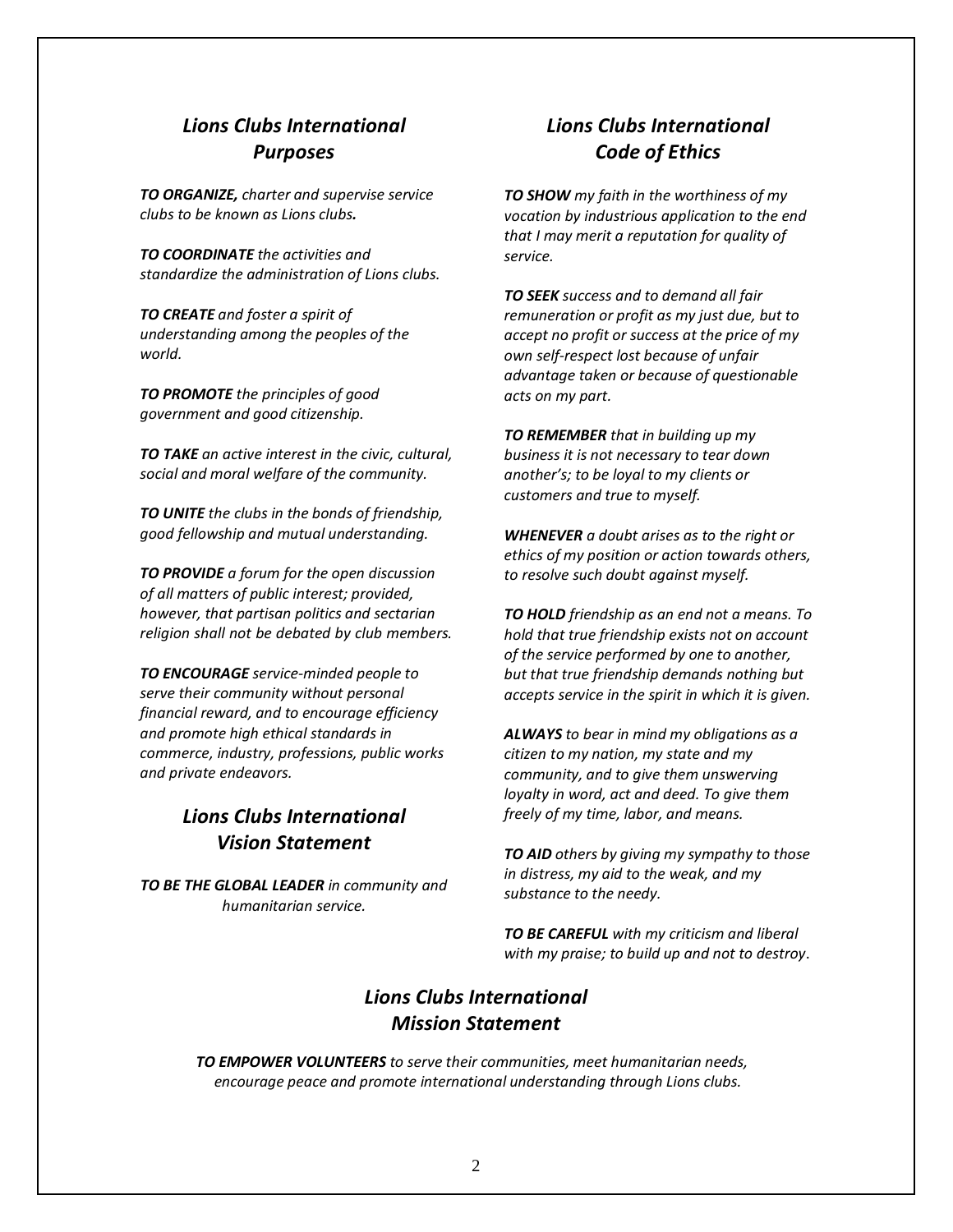

# TABLE OF CONTENTS

| <b>INTRODUCTION</b>                                                               | $\overline{2}$ |
|-----------------------------------------------------------------------------------|----------------|
| RESPONSIBILITIES OF A ZONE CHAIRPERSON                                            | $\overline{2}$ |
| <b>WORKING WITH THE DISTRICT CABINET</b>                                          | 3              |
| WORKING WITH THE GLOBAL MEMBERSHIP TEAM (GMT)<br>and GLOBAL LEADERSHIP TEAM (GLT) | 4              |
| <b>WORKING WITH THE CLUBS</b>                                                     | 5              |
| DISTRICT GOVERNORS ADVISORY COMMITTEE                                             | 6              |
| ASSISTING CLUBS THAT ARE STRUGGLING                                               | 12             |
| PROMOTING HEALTHY CLUBS                                                           | 17             |
| RECOGNIZING ACHIEVEMENTS                                                          | 18             |
| RESOURCES TO ASSIST YOU AS ZONE CHAIRPERSON                                       | 19             |
| ZONE CHAIRPERSON AWARDS                                                           | 20             |
| ORGANIZATION OF INTERNATIONAL HEADQUARTERS                                        | 20             |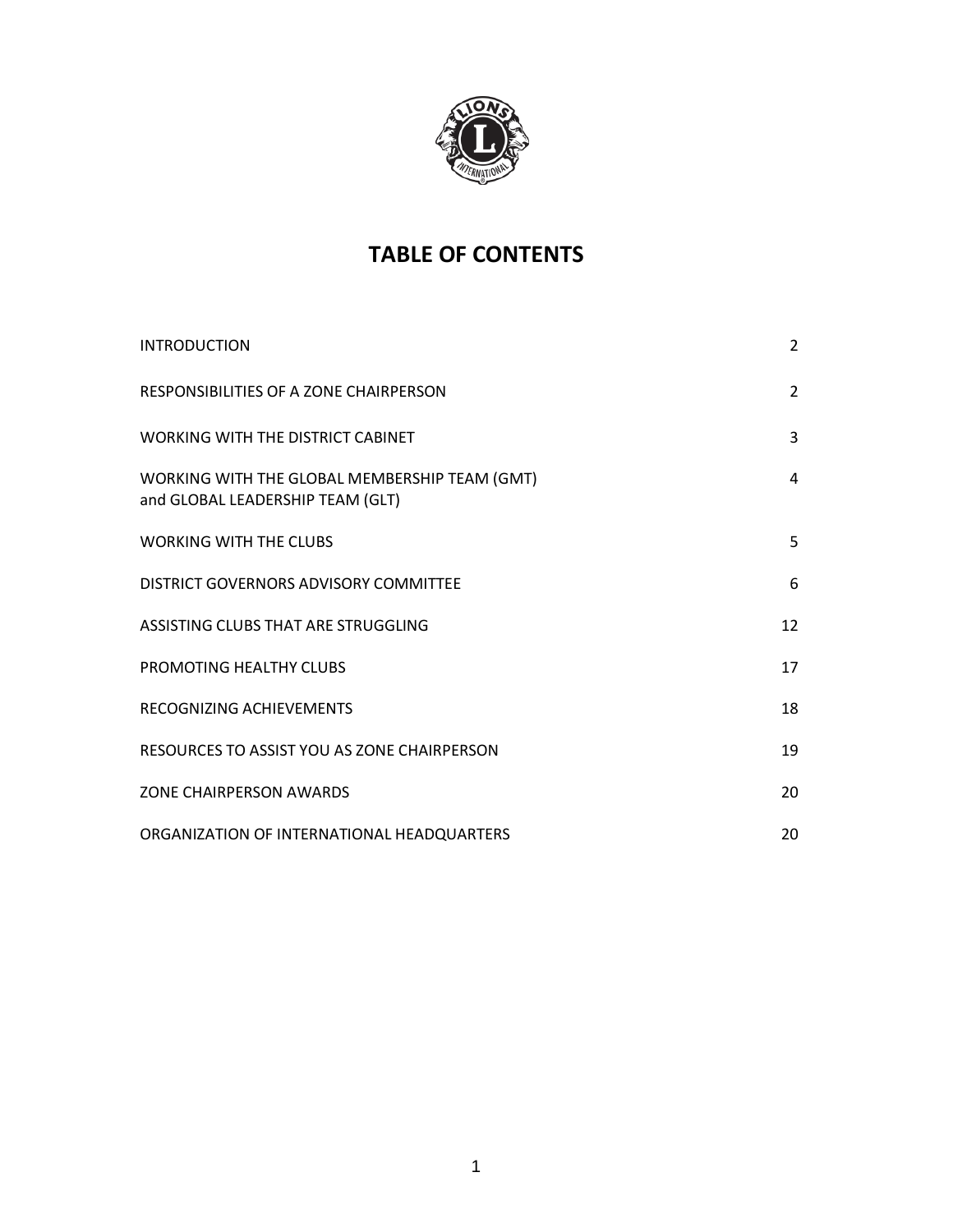# INTRODUCTION

The district governor recognizes your leadership skills. As a leader of the zone, you support quality clubs within the zone. You ensure that clubs meet the needs of both their members and their communities, function within the association's constitution and policies, are aware of the support provided by the district and strive for excellence and continuous growth.

You, as zone chairperson, are a member of the district's leadership team, including the GMT-D and the GLT-D. You are a crucial link between the clubs in the zone and the district. You motivate, counsel and communicate with the clubs and promote district programs and activities. You also keep the district's leadership team informed of the clubs' activities and share concerns and challenges the clubs may have.

# RESPONSIBILITIES OF A ZONE CHAIRPERSON

As zone chairperson, you are the administrative officer of the zone. You are accountable to the district governor and region chairperson (if applicable). Your primary responsibilities are to:

- Support the development of the clubs in your zone.
- Further the purposes of the association
- Serve as chairperson of the district governor's advisory committee in the zone and organize the meetings of this committee
- In coordination with the District GMT Coordinator, play an active role in membership development including extension of new clubs
- In coordination with the District GLT Coordinator, play an active role in supporting leadership initiatives by informing Lions about leadership development opportunities at the zone, district, or multiple district level
- Perform other functions and acts as may be required by the International Board of Directors outlined in the district officer manuals and other directives

Additional responsibilities are to:

- Monitor the health and status of clubs in the zone
- Assist clubs in status quo or financially suspended to return to good standing
- Visit each club in the zone and provide a summary of these visits to the region chairperson, or vice district governors and governor if there is no region chairperson
- Be aware of the activities of all the clubs in the zone
- Suggest and implement methods to assist all the clubs within the zone, especially status quo clubs, financially suspended clubs, young clubs, and clubs with a "priority designation"
- Promote the Club Quality initiative,Your Club Your Way, and Blueprint for a Stronger Club to the clubs within the zone and work in concert with the District GMT Coordinator, the District GLT Coordinator and the District Governor Team to implement appropriate programs within the zone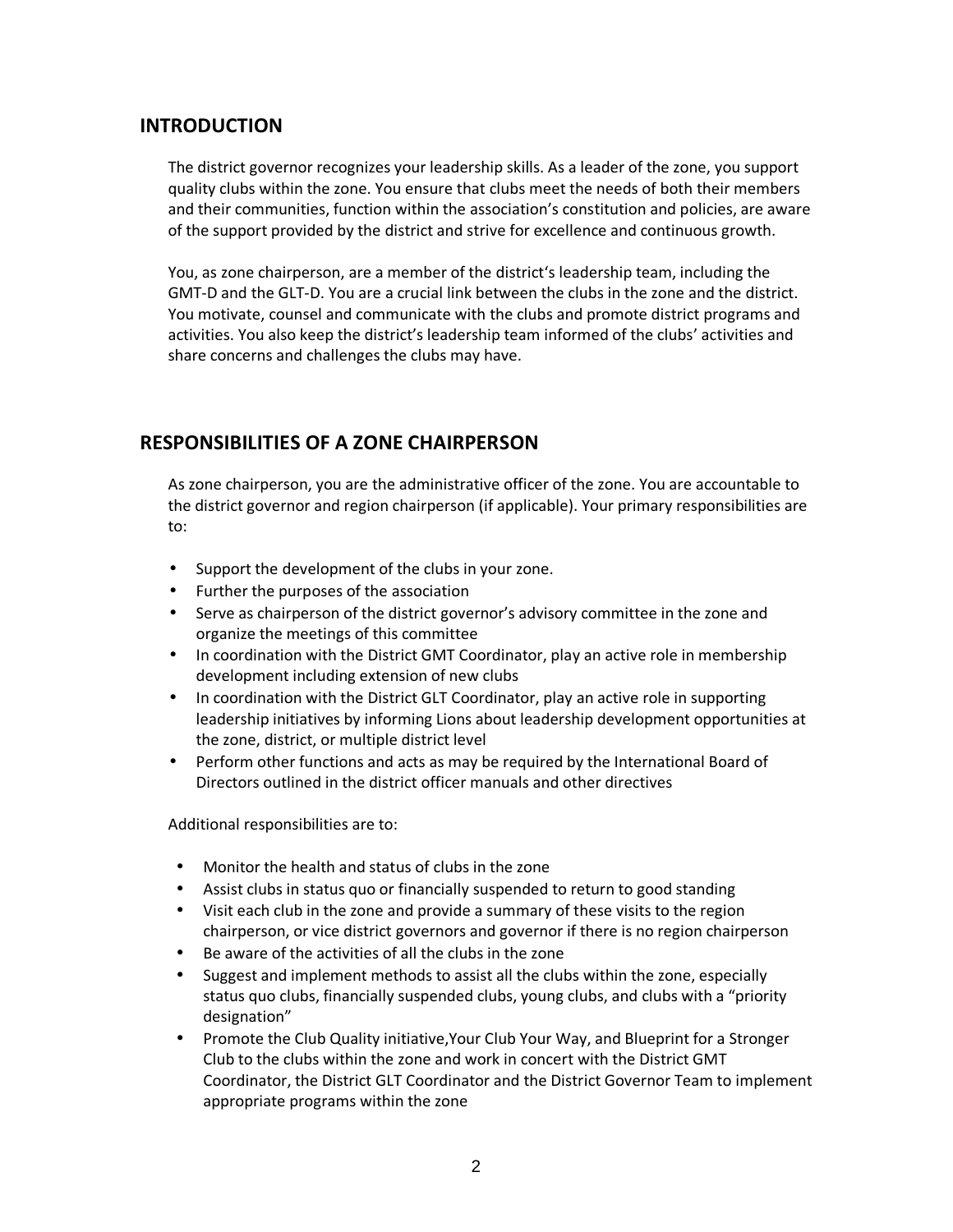- Facilitate the exchange of ideas about programs, projects, activities, and fund-raising methods among clubs in the zone
- Promote district, multiple district, and international programs to clubs in the zone
- Ensure that every club in the zone operates according to its constitution and by-laws
- Encourage clubs to attend international, multiple district and district conventions
- Work in harmony with the district cabinet
- Attend all regularly scheduled meetings of the district

For more information, review the online training modules for incoming zone chairpersons, located in the Leadership Resource Center on the LCI website.

# WORKING WITH THE DISTRICT CABINET

As zone chairperson, your role when working with your district cabinet is to:

- Report progress made by the clubs in the zone in the key areas addressed at your District Governor Advisory Committee Meetings.
- Seek guidance from district leaders to assist clubs
- Communicate events and opportunities to your clubs

The district cabinet, which meets four times annually, assists the district governor in making administrative plans which affect the success of the clubs within the district. Cabinet members include:

- District governor
- Immediate past district governor
- First vice district governor
- Second vice district governor
- Region chairpersons (if the position is utilized during the district governor's term)
- Zone chairpersons
- Cabinet secretary and cabinet treasurer (or cabinet secretary/treasurer)
- Other Lions as specified by the district or multiple district constitution and by-laws

The first and second vice district governors are key members of the district leadership team. Together, the zone chairperson and the vice district governors should:

- Identify clubs in the district requiring encouragement to improve their community service activities, membership orientation, membership retention or recruitment practices, and their daily operations
- Promote leadership development opportunities at the club and district level
- Prepare and submit reports on the clubs in the zone to the district governor, other district officers and district GMT and GLT coordinators, when requested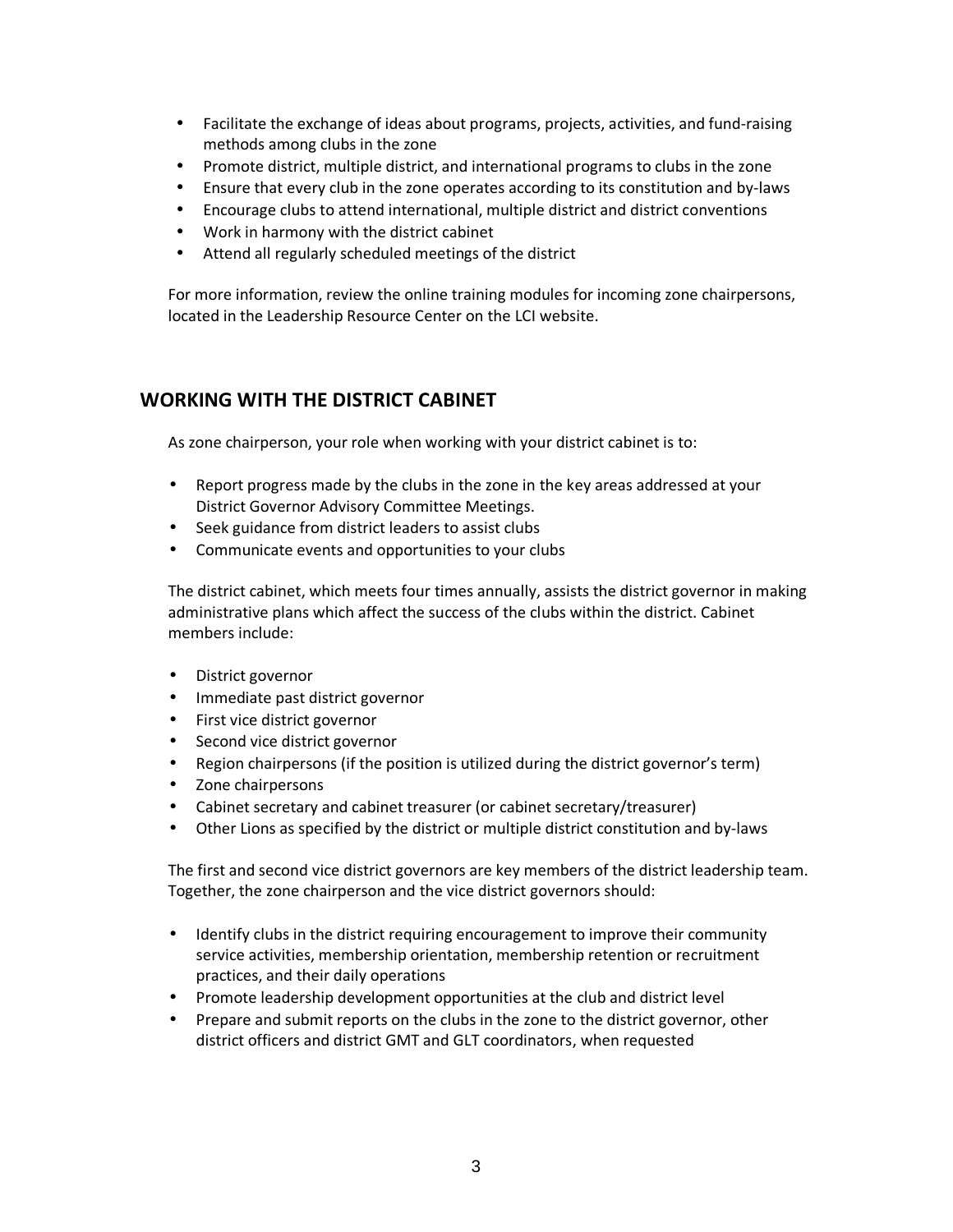The region chairperson is an optional position. This chairperson supervises zones within the region. Region and zone chairpersons work together to ensure the growth and success of the clubs in the zone. Together they monitor and discuss:

- The service projects being conducted by each club in the zone
- The membership growth and orientation efforts of each club in the zone
- The internal and external communication practices of each club in the zone
- The status of each club and ways to strengthen declining clubs
- The administrative and financial practices of the clubs

The cabinet secretary/treasurer or the cabinet secretary and the cabinet treasurer are responsible for district record-keeping and finances. The cabinet secretary often serves as the main communication liaison between district governor all of the cabinet members, including the zone chairpersons. The zone chairperson should verify with the cabinet secretary if there are any communications from the district officers and chairpersons that should be shared with the clubs at the zone meeting.

The district committee chairpersons work with the governor, cabinet members and district GMT and GLT coordinators to provide information to clubs, to promote district and international programs, and to encourage clubs in the zone to:

- Sponsor a new club
- Conduct a membership orientation for new and existing members
- Implement a membership recruitment or growth plan
- Retain existing members
- Engage members in club activities
- Publicize their activities effectively in the community
- Nurture current and future leaders within their clubs
- Utilize the online leadership development materials

# WORKING WITH THE GLOBAL MEMBERSHIP TEAM (GMT) and GLOBAL LEADERSHIP TEAM (GLT)

The Global Membership Team (GMT) and Global Leadership Team (GLT) operate as interdependent, parallel structures to expand membership growth and enhance leadership development. The objective of the GMT is to expand membership and club growth and maximize club success. The objective of the GLT is to identify and cultivate effective leaders through active training and leadership development initiatives.

Both the GMT and GLT work in coordination with the district leadership team at the district level. The integrated efforts of the GMT, GLT and multiple district and district leaders focus on effectively addressing regional growth and development needs while building our membership base and improving club health, and enhancing the quality of our leadership at all levels of the association.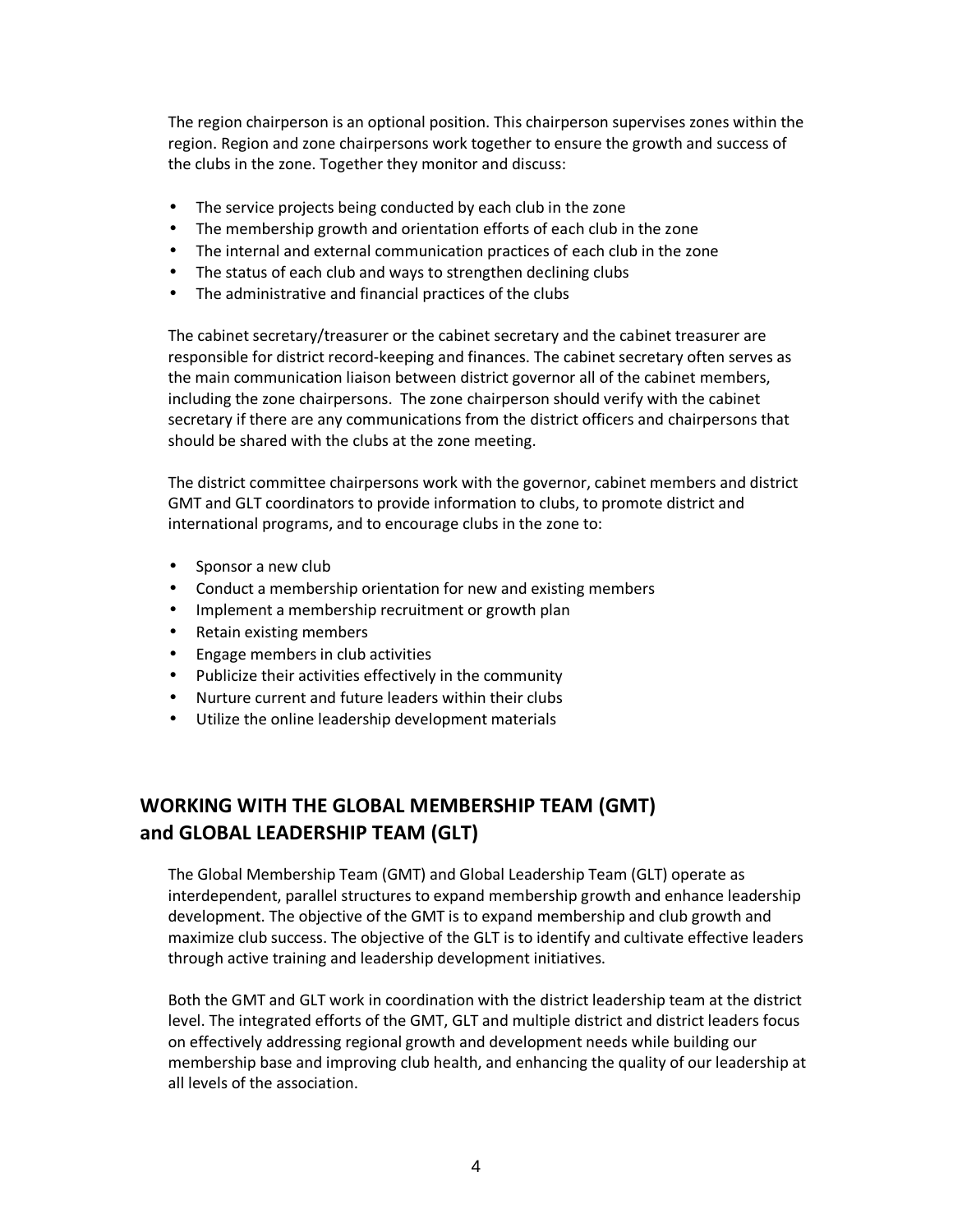#### The Structure of the District Level GMT and GLT

Each sub-district has a GMT and GLT, each comprised of a GMT-D Coordinator or GLT-D Coordinator, and the district governor team, region chairpersons (where applicable) and zone chairpersons, with the first vice district governor serving as the primary GMT liaison to the district governor team, and the second vice district governor serving as the primary GLT liaison to the District Governor Team. Other qualified Lions may be added as necessary. The GMT-D and the GLT-D work in a cooperative manner. Information related to the specific composition of the GMT-D is outlined in Chapter X (Extension); paragraph K. of the Board Policy Manual.

As a member of the GMT-D, you will work closely with multiple district and district leaders to:

- Promote membership resources to clubs
- Promote and identify clubs to participate in the Club Quality Initiative (CEP)
- Ensure that club membership chairpersons know their roles and responsibilities
- Identify communities for new club charters
- Emphasize engagement of members in new or existing service projects
- Encourage clubs to implement a membership growth plan and to promote their activities within the community
- Communicate membership development needs and successful strategies to fellow district GMT members

As an active member of the GLT-D, your primary responsibilities are to:

- Identify potential leaders at the club level
- Communicate the availability of and promote participation in training and leadership development opportunities
- Encourage the engagement of new leaders in leadership responsibilities
- Collaborate with the GLT-D to ensure that club officer training is effectively conducted
- Communicate training and development needs to fellow GLT-D members

As zone chairperson, your commitment is a vital component in the success and growth of the club, the satisfaction of its individual members, and the identification and development of new leaders.

# WORKING WITH THE CLUBS

Zone chairpersons should keep clubs in the zone informed of zone, district, multiple district and international events and training opportunities, because advance publicity of events results in good participation. Communication with clubs is achieved by:

• Issuing a monthly calendar of events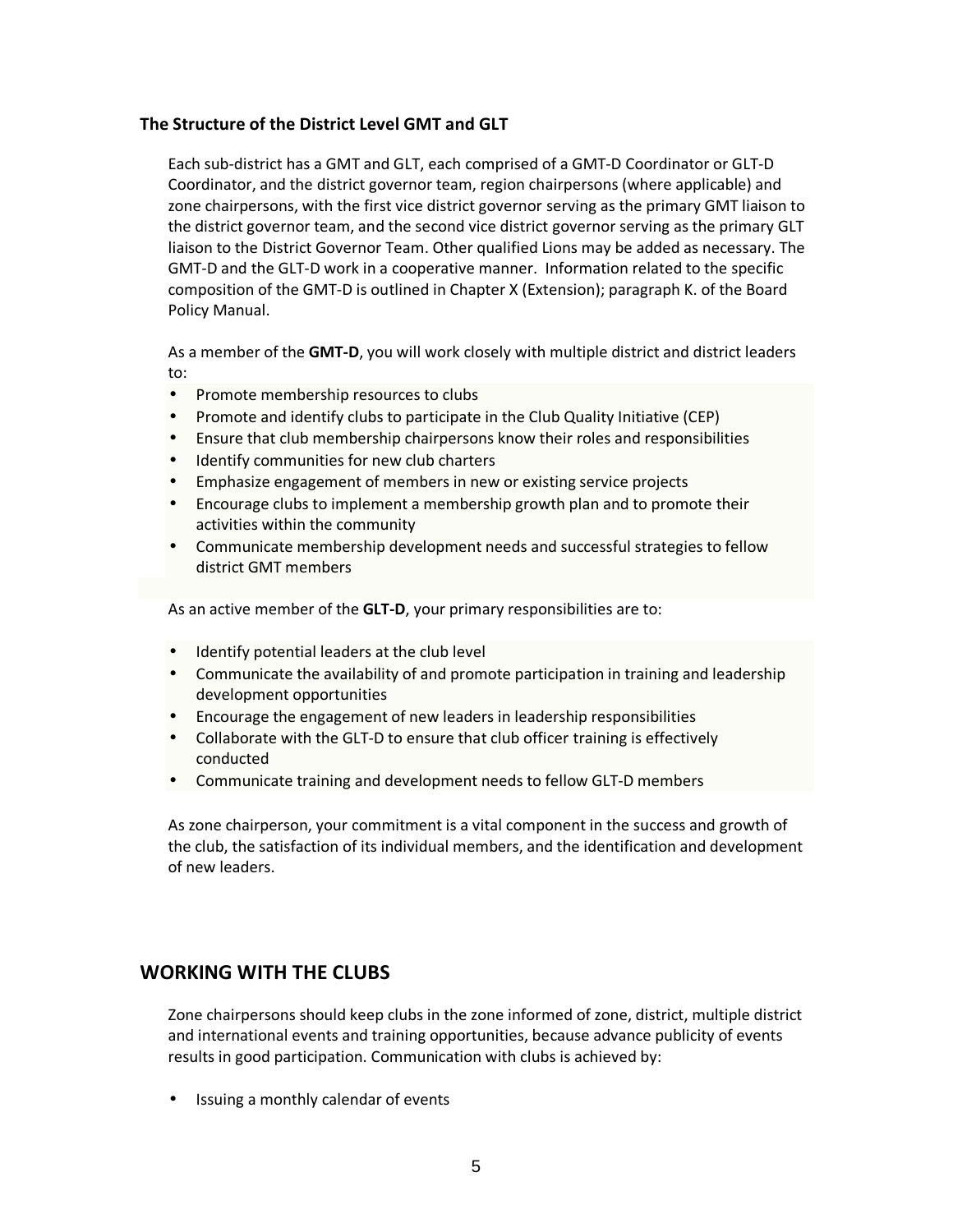- Providing a calendar of events at each District Governor's Advisory Committee meeting
- Providing important dates in the district newsletter
- Sending electronic reminders to club officers
- Implementing other communication methods that have proven to be effective

Zone, district, multiple district and international events and training opportunities may include:

- The zone chairperson's and the district governor's visit to a club
- District Governor's Advisory Committee meetings
- District, multiple district and international conventions
- Club officers' orientation
- Leadership institutes
- Other special events clubs should attend

Responding to club's questions and concerns promptly and effectively is an important component of good communication with clubs. Zone chairpersons often become a motivator or counselor when responding to a club's concerns.

## DISTRICT GOVERNORS ADVISORY COMMITTEE

The zone chairperson, club presidents and club secretaries of the clubs in the zone comprise the District Governor's Advisory Committee. The zone chairperson is the committee chairperson. This committee advises the zone chairperson about matters within the zone and makes recommendations on matters affecting all clubs in the district. The zone chairperson shares the recommendations with the district governor and district cabinet. The committee meets at least three times annually. A fourth meeting, if held, could be an occasion to honor present or past club officers. Advisory committee meetings are reported to the district governor using the DA-ZCM Form. A sample form is located at the end of this manual.

The committee meetings provide an opportunity for the zone chairperson to promote and encourage unity among clubs in the zone. The clubs exchange ideas about club operations and management during the meetings as well as projects, activities and fundraisers.

Refer to the new "Model District Governor Advisory Committee Meetings," available on the Zone and Region Chairperson page on the LCI website.

The committee's responsibilities are to:

- Ensure that every club is operating effectively, following the International Constitution and By-laws  $(LA-1)$  and policies, and meeting the needs of its members
- Exchange ideas regarding service activities, inspire membership growth, leadership development and effective club operations
- Promote the programs offered by the district, multiple district and LCI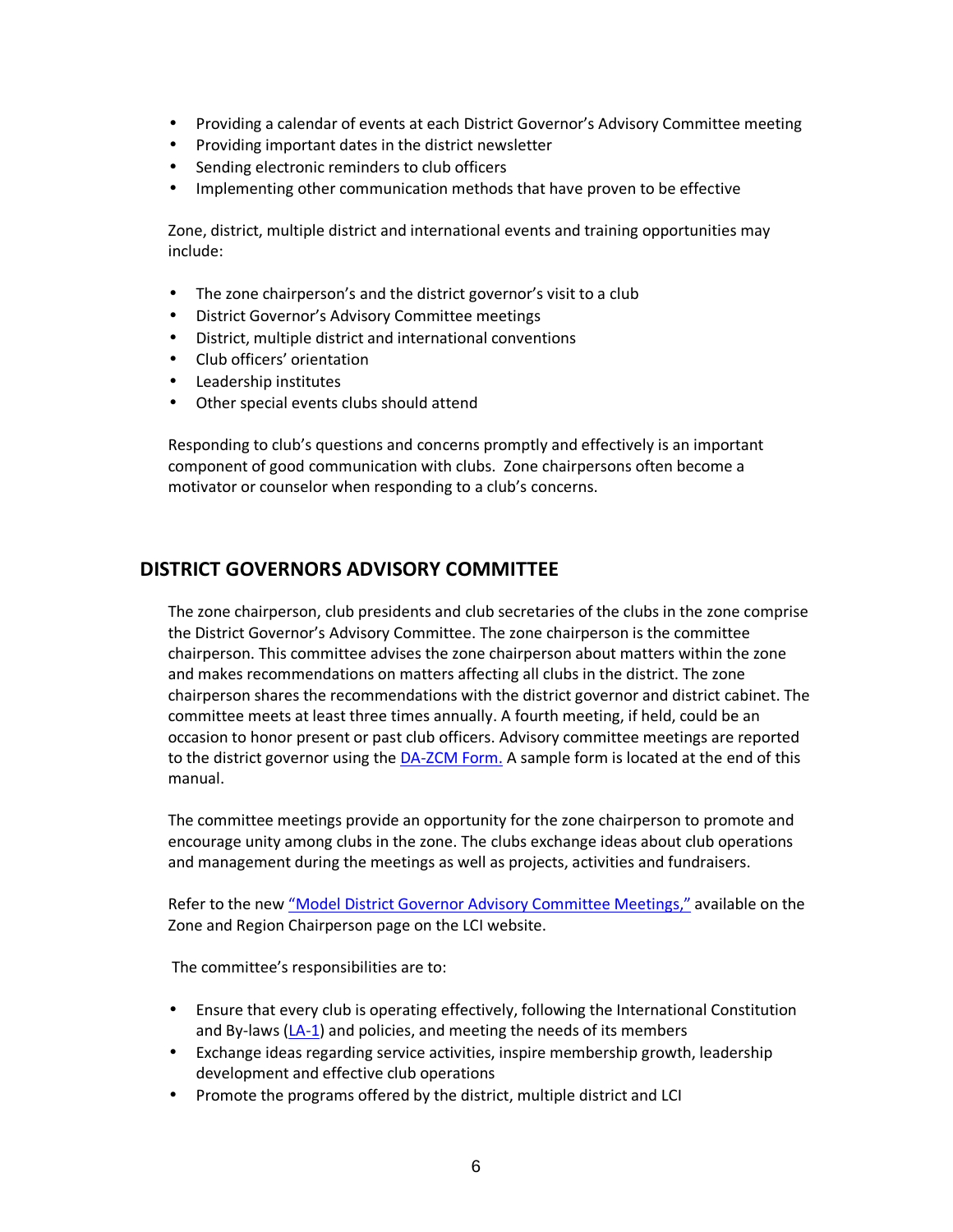- Ensure that each club installs club officers, inducts new members and recognizes member achievements in a way that is meaningful
- Encourage clubs to participate in district, multiple district and international conventions
- Promote inter-club meetings and encourage clubs to attend charter nights and other district events

#### PLANNING SUCCESSFUL ADVISORY COMMITTEE MEETINGS

The new Model District Governor Advisory Committee Meetings Guide offers a suggested focus for each of the three zone meetings to be held during the year.

The following checklist can help a zone chairperson plan successful meetings: Tip – Use the Meeting Preparation Checklist in the Guide!

- Select a meeting time when the majority of the clubs can be represented
- Send meeting notices well in advance
- Prepare an agenda for each meeting, and ask someone to be a recording secretary
- Provide name badges for all attendees
- Encourage attendees to share their thoughts and ideas with others
- Send meeting minutes to all club presidents and encourage them to share the information with the members of their clubs

#### First Advisory Committee Meeting - Focus on Service

- The International President's theme
- Club service project Idea Exchange
- Ways to Identify New Service Projects
	- o Community Needs Assessment
		- o Making it Happen
		- o Planning Service Activity Projects for your Lions Club
		- o Providing community Service
- Open discussion on Club Challenges and Successes
- Tools to Guide Club Planning and Management

#### Encourage the Club to Report its Service Activities

One of the best parts of being a Lion is serving our local communities as well as meeting worldwide humanitarian needs. Club secretaries are asked to report the club's service activities as they occur. Service activity reporting helps us measure the impact of our service and helps our leaders at the district, multiple district and international levels understand the needs and interests of the local club, helps inspire fellow Lions with our success stories and provides a searchable record of the year's activities.

Service Activities can be reported throughout the year and ends on July 15 of the next fiscal year. The activities reported by the clubs remain available online for 2 years following the year of service.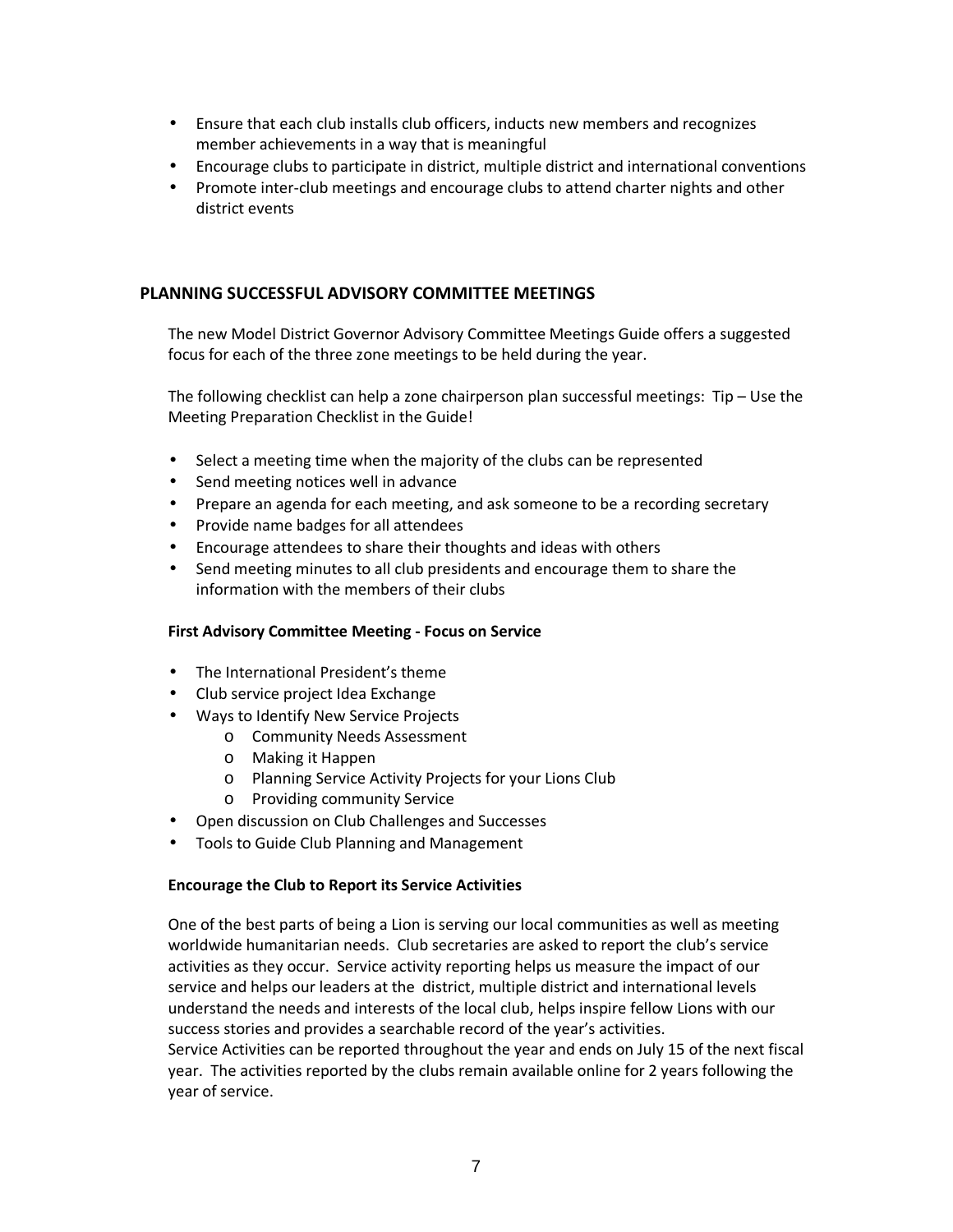MyLCI is used to report service activity. Club presidents and secretaries are able to submit and update service information and all club officers with access to MyLCI are able to view the service activity reports. Once reported, the service activity information is immediately available to view by district and multiple district officers and chairpersons.

#### Second Advisory Committee Meeting – Focus on Membership

- International President's Theme in relation to membership recruitment
- Strategies and Resources for Increasing Membership
	- o Just Ask: New Member Recruiting Guide
	- o Member Satisfaction Guide
	- o New Member Orientation
	- o New Member Sponsor's Responsibilities
	- o New Member Induction Ceremonies
	- o Potential communities where new clubs can be organized
	- o GMT
- Open discussion on Club Challenges and Successes
- Club Excellence Award

#### Encourage Clubs to Report Membership Every Month

All Lions clubs are asked to report any membership changes on a monthly basis. Even when there are no changes in membership, clubs should report "No changes for the Month." Monthly reporting ensures accurate statement billing, magazine and miscellaneous mailings, award(s) criteria and other benefits.

Club presidents and secretaries can submit their monthly membership changes using the MyLCI website. Membership changes reported using MyLCI are recorded immediately and available to view by LCI headquarters, district and multiple district officers and chairpersons. The current reporting month is open for submission of reports throughout the entire month – from the 1st through the last current day of each month. When "No Changes for the Month" has been selected, subsequent reporting entries are permitted for that month. Related reports will be updated accordingly. The reporting month closes on the last calendar day of each month at 12:00am (midnight) Central Standard Time (CST).

Club presidents and secretaries can also submit their monthly membership changes using the paper Monthly Membership Report form (C-23-A). Membership reporting forms received by the 20th calendar day of the month (for example, July 20, August 20) will be entered in that same month. The paper form is available to download by searching "Monthly Membership Report" or C-23-A on the LCI association website.

Paper MMR forms can be submitted by mail, fax or email to the Member Service Center at the address listed below.

> Member Service Center LCI Headquarters, 300 W. 22<sup>nd</sup> Street Oak Brook Illinois, 60523 USA Phone 630-468-3830 Fax 630-571-1687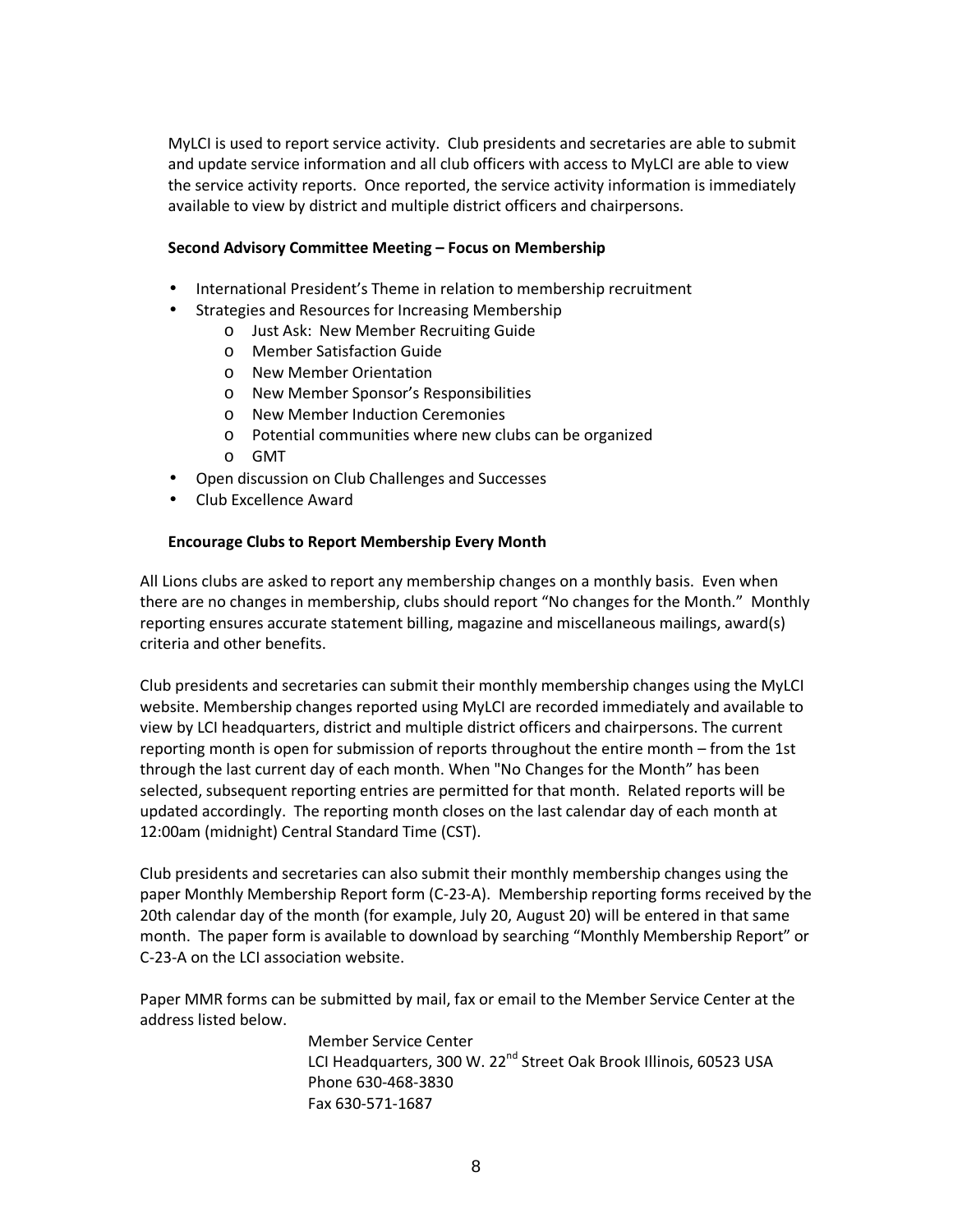#### Email MemberServiceCenter@lionsclubs.org

Note: The My Tasks panel of the MyLCI Home page will display a link to view the clubs in your area that have not reported their monthly membership.

#### Third Advisory Committee Meeting - Focus on Leadership Development

- Progress to Elect and Install Future Leaders
	- o Identifying potential club leaders
	- o Establishing a club officer nominating committee
	- o Election best practices
	- o Planning a club officer installation event
	- o Conducting an annual audit of a clubs funds
	- o Ordering end-of-year club awards
	- o Reporting club officers for next year
	- o Planning for club officer orientation
- Highlight Leadership Support and Development Resources
	- o Online Lions Learning Center
	- o Club Officer Training
	- o Lions Mentoring Program
	- o Webinars
	- o Podcasts and online Leadership newsletters
	- o GLT
- Promote the district and multiple district conventions
- Open discussion on club challenges and successes
- Review with the club officers the application and criteria to earn the Club Excellence Award

#### Encourage Clubs to Report Officers for the Next Fiscal Year

Each year following the election of the new club officers, clubs are asked to report their new officers to International Headquarters. Once the new officers are reported, those officers will begin to receive correspondence and have appropriate access to MyLCI and other resources. We ask that each club report their newly elected or re-elected officers to International Headquarters by May 15 each year.

Club presidents and secretaries can report their new officer information and changes using the MyLCI website. Officers reported using MyLCI will be immediately available to view at LCI Headquarters and by the multiple district and district officers and chairpersons.

Club presidents and secretaries can also report their new officer information and/or changes using the paper Club Officer Reporting form (PU101). The paper PU101 form is available to download by searching Club Officer Reporting form or PU101. Paper Club Officer Reporting forms can be submitted by mail, fax or email to the Member Service Center at the address listed below.

> Member Service Center LCI Headquarters, 300 W. 22<sup>nd</sup> Street Oak Brook Illinois, 60523 USA Phone 630-468-3830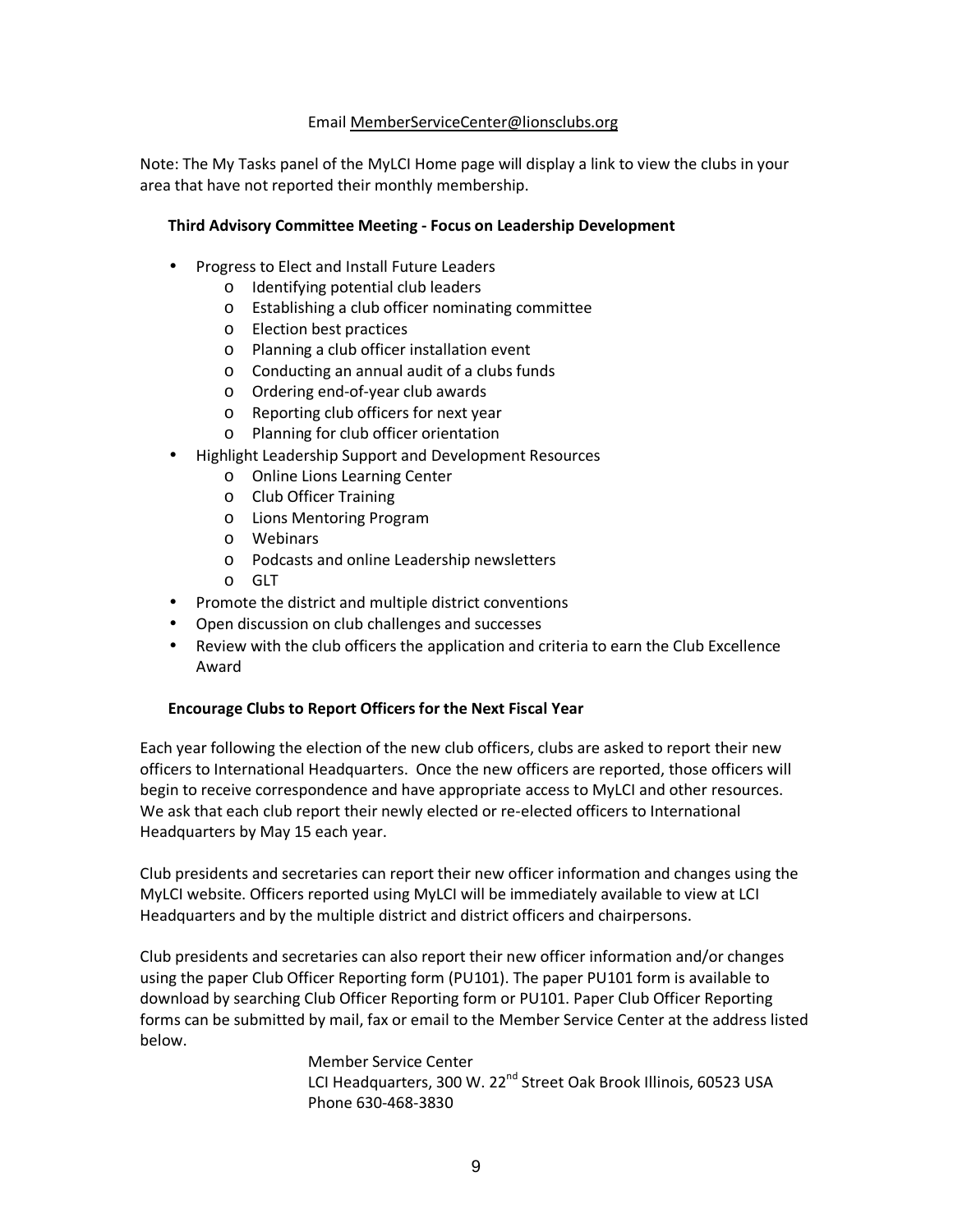#### Fax 630-571-1687 Email MemberServiceCenter@lionsclubs.org

Note: The My Tasks panel of the MyLCI Home page will display a link to view the clubs in your area that have not reported their officers.

#### After Each Meeting

- Ask your club officers to complete the Meeting Evaluation Worksheet contained in the Guide
- Complete the, District Governor Advisory Committee Meeting Report (DA-ZCM form) and send to:
	- o District Governor
	- o GMT-D/GLT-D
	- o Region Chairperson
	- o LCI englishlanguage@lionsclubs.org

# Visiting Clubs

Determine the specific needs of each club by visiting the clubs in the zone, at least once, during the year. Listen attentively to the concerns of the members and give constructive advice. Document your findings and the advice given to the clubs to evaluate the progress of each club.

Characteristics and behaviors of healthy clubs and of declining clubs are significantly different. Healthy clubs:

- Are well organized
- Meet on a regular basis
- Have members who are enthusiastic and take pride in their club
- Maintain continuous membership growth
- Engage their members in activities that are meaningful to them
- Sponsor numerous service projects which meet the needs of the community
- Conduct successful fund-raising projects
- Maintain a strong public relations program within the community
- Involve and encourage members interested in becoming leaders
- Pay their dues on a timely basis and seldom have past-due accounts
- File monthly membership reports on time

Speak to clubs about the resources available to increase membership and develop leaders, and recognize the clubs' achievements during your visit. Be prepared to be a motivator, counselor and communicator while visiting clubs.

As a **motivator**, a zone chairperson:

• Recognizes clubs' successful community service projects and public relations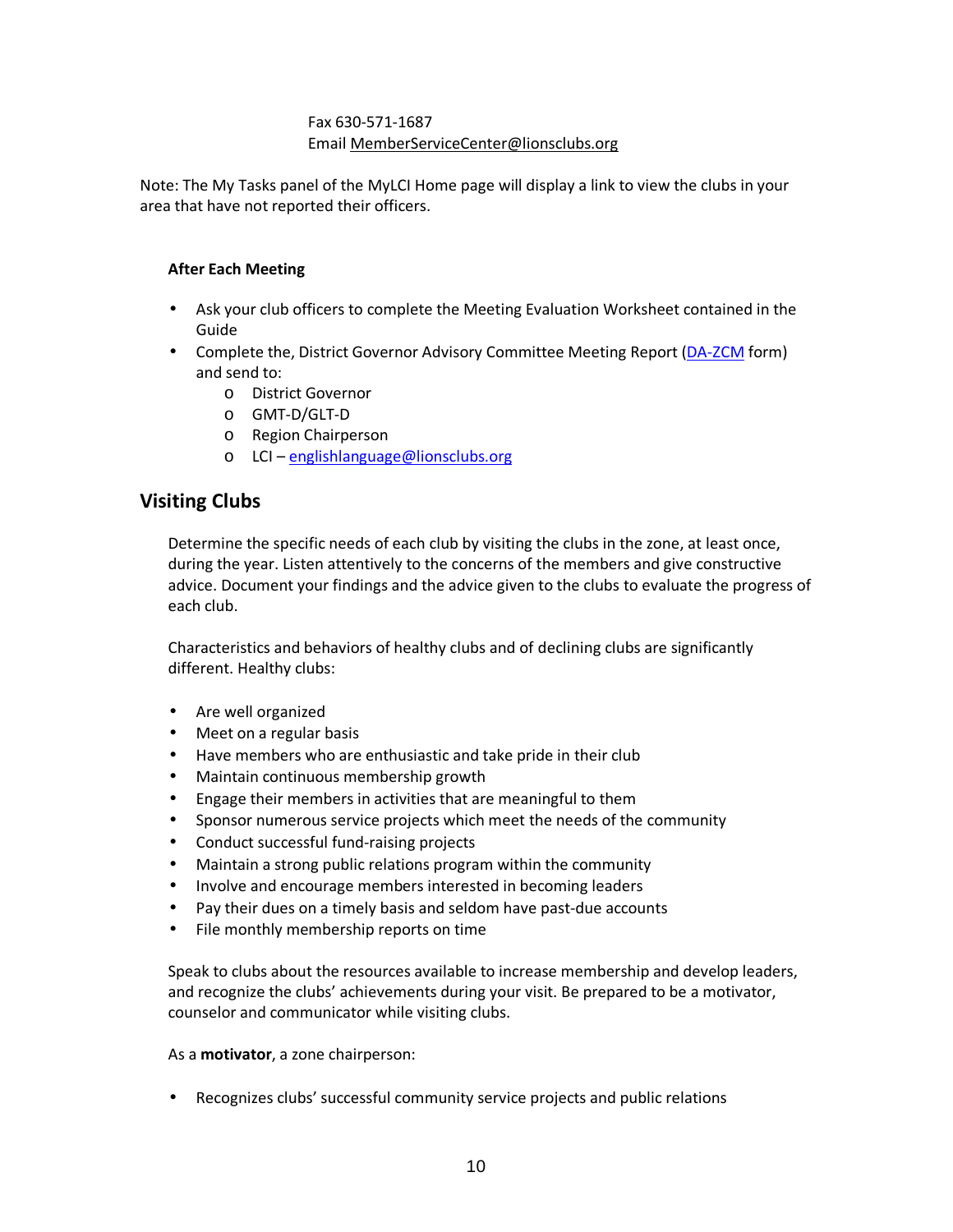events

- Encourages team spirit and unity among club members
- Explains the importance of respecting and working with other club members
- Encourages members to participate in district events, conferences, and training
- Encourages members to accept leadership responsibilities

#### As a counselor, a zone chairperson:

- Offers direction and support to clubs
- Informs clubs of resources available from the association and the community
- Listens to the concerns of the clubs
- Offers potential resolutions to misunderstandings and problems within clubs
- Provides guidance to status quo clubs and clubs in financial suspension
- Offers direction to clubs that are experiencing difficulties
- Encourages strong successful clubs to set higher goals

As a communicator, a zone chairperson:

- Informs clubs about district and multiple district events and training opportunities
- Provides suggestions on how clubs can participate in district events
- Report the clubs' activities to district officers
- Promote the purposes of the International Association of Lions Clubs

# ASSISTING CLUBS THAT ARE STRUGGLING

As zone chairperson, you may work in collaboration with the district leadership team to monitor the general health of Lions clubs in the zone. You may be asked to provide assistance to clubs to prevent placement in status quo or provide your observations regarding behavior of clubs that the district governor is recommending for status quo. You will also offer direct support to clubs in status quo to reactivate and regain good standing.

Clubs that are struggling fall into four categories: Status Quo, Priority Designated Clubs, Protective Status and Financial Suspension. The policy for each is noted below. These statuses are also noted on the Club Health Assessment Report.

#### Status Quo Clubs

Status quo is a temporary suspension of the charter, rights, privileges, and obligations of a Lions club. The Executive Administrator and divisions as designated by the Executive Administrator, acting on behalf of the International Board of Directors, has authority to place a Lions club in status quo or release it from status quo. The objective of status quo is to stop the activity of the club that is not fulfilling the obligations of a chartered club until the reason for placement into status quo is resolved or the club is cancelled. Lions clubs may be placed in the following categories of status quo: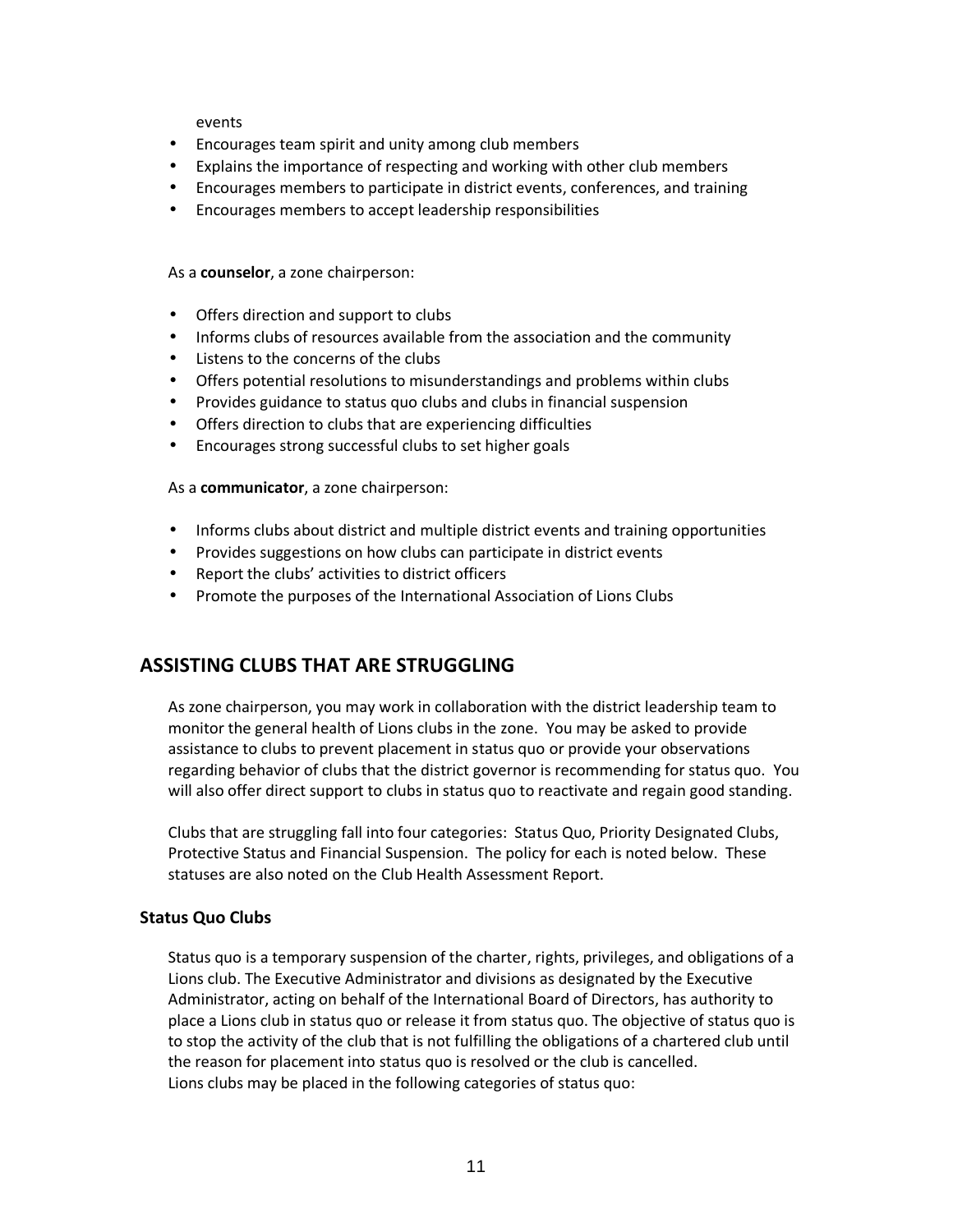- Failure to comply with the purposes of the association, or conduct unbecoming a Lions club, such as, but not limited to, failure to solve club disputes or involvement in litigation
- Failure to fulfill any obligations of a chartered Lions club, such as, but not limited to, failure to hold club meetings regularly, or failure to submit the Monthly Membership Report for three or more consecutive months;
- The club is non-existing or fictitious
- The club has asked to disband or participate in a club merger.

While clubs may be placed in status quo for the reasons mentioned, District Governors may also request that a club be placed in status quo for failure to fulfill the obligations of a Lions Club. These requests require the approval of the first vice district governor and the zone chairperson. Sufficient documentation demonstrating that the club is not in compliance with the International Constitution and By-laws or Board Policy and the actions taken by the DG Team to encourage compliance is required to be submitted along with the request. Requests must be received 90 days or more prior to the district and/or multiple district conventions. The club will be placed in status quo once there is significant documentation that the club is not complying with the International Constitution and By-Laws.

- a. While in status quo, the club can not
	- 1. Conduct service activities;
	- 2. Conduct fund-raising activities;
	- 3. Participate in district, multiple district, or international functions or seminars;
	- 4. Participate in any voting procedures outside of the club;
	- 5. Endorse or nominate a candidate for district, multiple district and international office;
	- 6. Submit the Monthly Membership Report and other report forms;
	- 7. Sponsor a Lions club, or organize a Leo club or a Lioness club.
- b. Every effort should be made to assist status quo clubs before charter cancellation. The following procedures are to be followed to give assistance and support to status quo clubs:
	- 1. The District Governor Team or the Coordinating Lion should start working with the club immediately toward its release from status quo. The District Governor Team must keep the district governor informed about the progress of the status quo clubs in the zone.
	- 2. If helpful, the district governor may assign a Certified Guiding Lion to help bring the club back into good standing. The Certified Guiding Lion must have the approval of both the club and the DG Team.
	- 3. The district governor or the Coordinating Lion must review the progress and inform LCI headquarters in writing of the progress made or the recommendation of cancellation.
- c. In order for a status quo club to regain the status of good standing, the club must: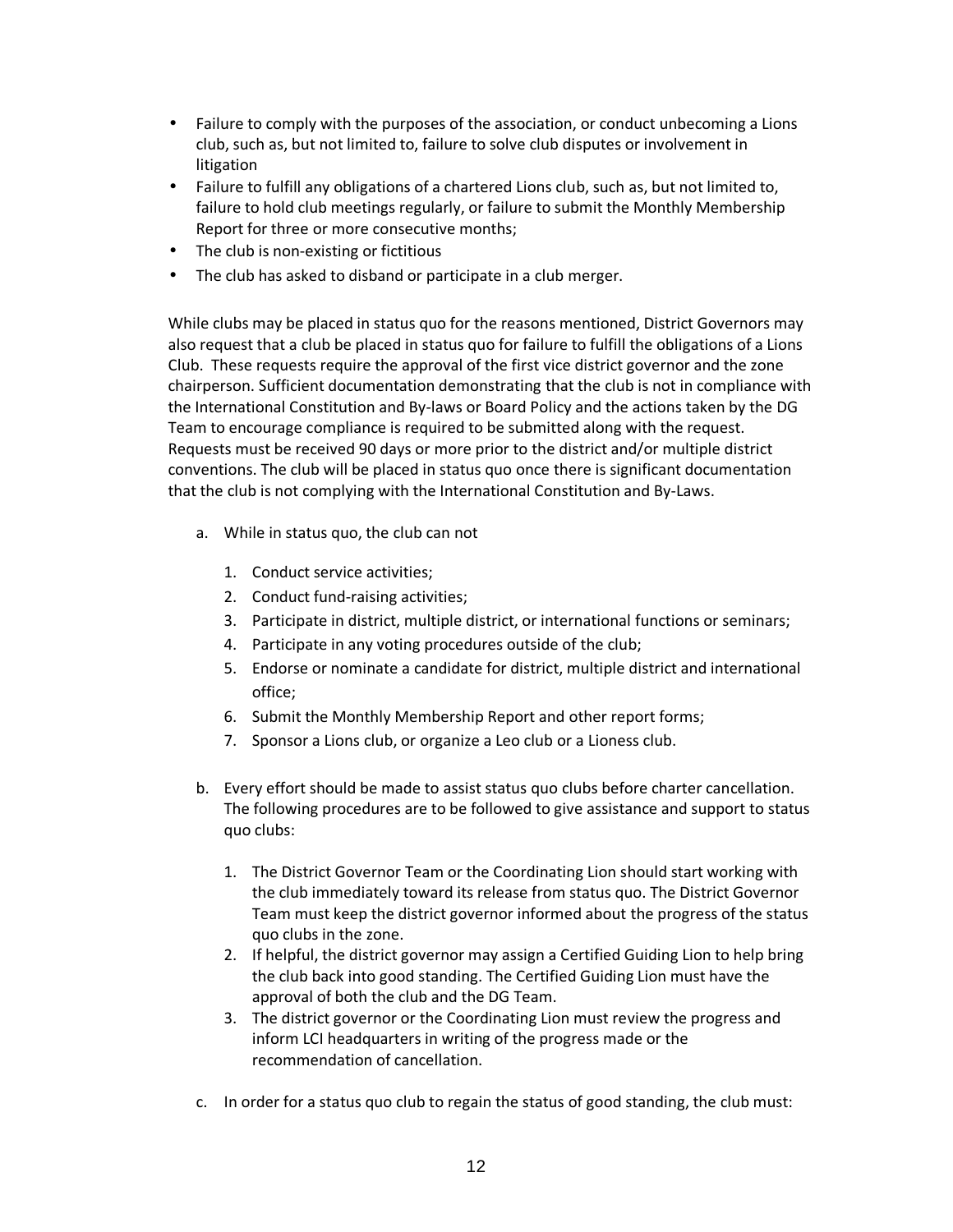- 1. Correct the reason for which the club was placed in status quo;
- 2. Pay all outstanding balances in the district, multiple district and international accounts;
- 3. Submit a completed Reactivation Report to report membership or leadership changes if needed; (The Reactivation Report is available on the Association website.)
- 4. The recommendation to release a status quo club shall be made at any time of the year;
- 5. Once reinstated, the club will have the ability to revise the club membership roster and officer records.
- d. Cancellation: Clubs that do not show improvement or make an adequate attempt to comply with the International Constitution and By-Laws or Board Policy within the specified time will be placed before the International Board of Directors to determine if the club should be cancelled, remain in status quo or regain good standing or active status.

#### Priority Club Designation

Priority club designation allows members of the District Governor Team (the district governor, first vice district governor or second vice district governor) to make up to two additional club visits to the club funded by the existing district governor budget. This designation does not change the status of the club nor change the clubs rights or obligations and is designed to provide support to clubs that need additional attention. Priority clubs automatically include all clubs that have been chartered over the previous 24 months, clubs in status quo or financial suspension and clubs that have been cancelled over the previous 12 months that could be reinstated.

The district governor may request priority designation for five additional clubs. To request priority designation for clubs that are not newly formed, recently cancelled, in status quo or financial suspension as noted above, the district governor must indicate why additional support is necessary, provide a plan outlining the needed activities and assign a Guiding Lion to the club. The plan must be approved by the club, the district governor, and the first vice district governor and then submitted to the District and Club Administration Division. These clubs must continue to pay dues and fulfill the responsibilities of a Lions Club or may risk being placed in financial suspension and cancelled. If measurable progress is not made within six months, these clubs may lose their priority designation. A club is considered to have achieved success when it has reached the goals set by the club when priority designation was granted. More than five additional clubs may be given a priority designation with the approval of the District and Club Service Committee.

#### Protective Status

1. A Lions club may be placed in protective status  $quo$ -when requested by the district governor and the country or the area of the Lions club is experiencing: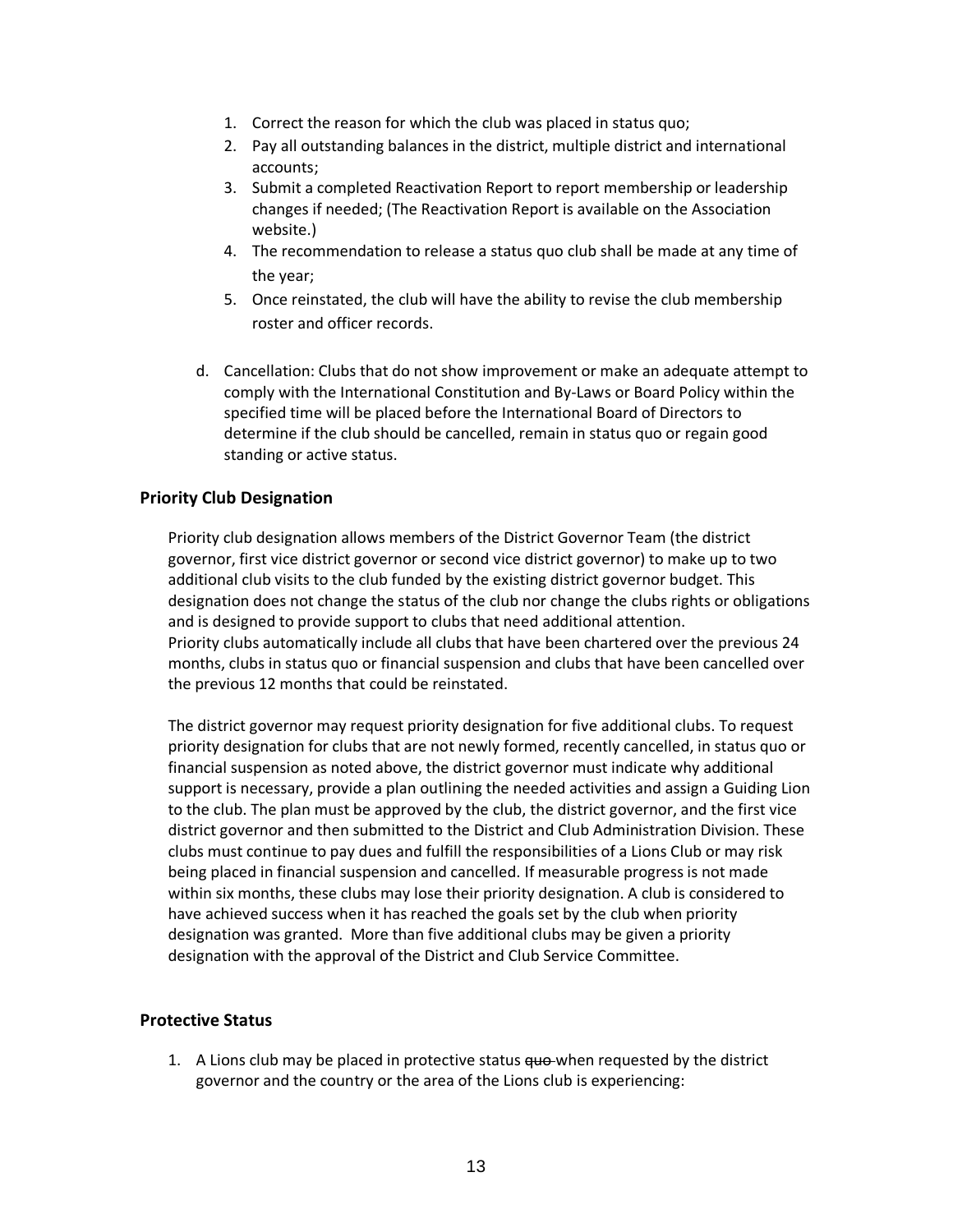- a. War or civil insurgency;
- b. Political unrest;
- c. Natural disasters;
- d. Any other special circumstances which prevent a Lions club from functioning normally.
- 2. A Lions club shall stay in protective status for the initial period of 90 days, plus additional days if warranted.
- 3. A protective status club shall be allowed to function normally, based on the definition of Lions club's functions defined in the Board Policy Manual, but exempted from:
	- a. Payment of district, multiple district, and international dues;
	- b. Submission of Monthly Membership Report and other report forms.

The club is released from protective status when the club is able to fully function, pay outstanding district, multiple district and international accounts and submit a reactivation report. The recommendation to release a club from protective status shall be made at any time of the year; in cases of extreme hardship, the International Board of Directors, at the request of the District and Club Service Committee, may provide partial dues relief.

#### Club Cancellation

When a Lions club notifies International Headquarters it is disbanding or merging with another club and the district governor supports the action and no other options seem viable, the club charter will be automatically cancelled.

The cancellation of a club may be rescinded within 12 months from the date of cancellation if the reasons for canceling the club are resolved. All previous dues must be paid. The district governor or the coordinating Lion must submit a Reactivation Report to rescind the charter cancellation. Requests for reactivation that are received less than 90 days prior to a district or multiple district convention may be held until the close of the convention.

#### Financial Suspension of Clubs

Clubs are automatically placed on Financial Suspension if balances beyond 120 days are equal to or exceeding US\$20/member or \$1,000 or greater, and cancellation will occur after the 28th of the month following suspension if full payment is not received

Suspension is the temporary deferment of the charter, rights, privileges and obligations of a Lions club due to an unpaid balance.

Each month the association notifies all district governors of which clubs in the district are in suspension, were released from suspension or cancelled. Zone chairpersons can help prevent unnecessary charter cancellations by encouraging suspended clubs to either pay the outstanding balance or negotiate a payment plan with the Finance Division at International Headquarters.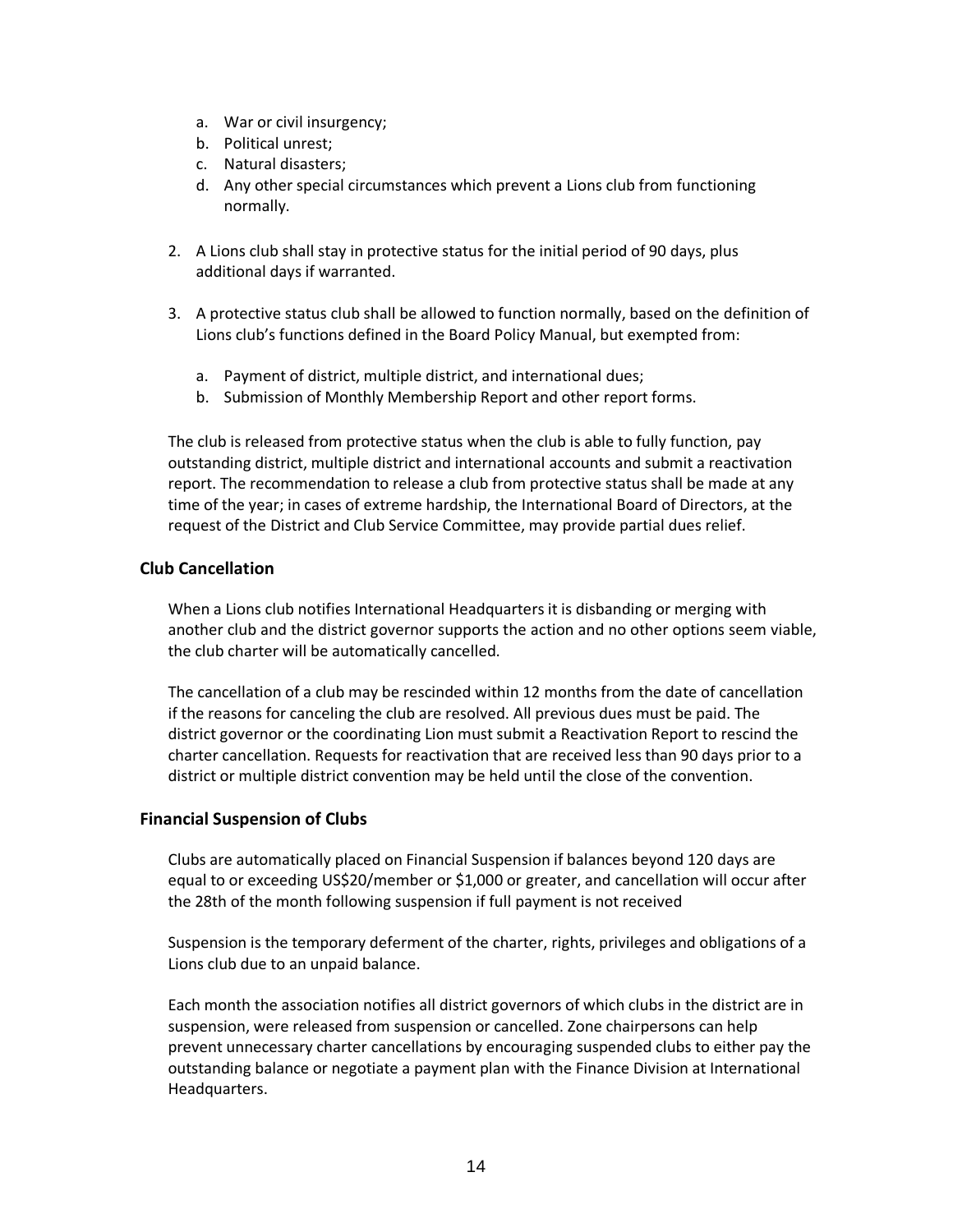Quite often, non-payment is not exclusively due to lack of funds. There are times when club officers are ill or out of town on business, and fail to make payments on time. Also, nonreceipt of international bank statements can delay application of payments. No matter what the reasons may be, it is the responsibility of each Lions club to pay its dues billing on a timely basis.

One of the most important duties of the zone chairperson is to ensure that all the clubs in the zone are in active status with their accounts at any time of the year. Such special efforts made by the zone chairperson can help clubs in the zone and the zone itself, as well as affect the financial health of the association. Note: MyLCI allows the zone chairperson to quickly view the current financial status for each club in their area. (From the My Zone menu, select Clubs from the menu list. From the Zone Clubs page, click the Statement button associated with any club.

When a club makes a deposit to an LCI banking account, it is necessary that a copy of the deposit slip be sent by fax or email to accountsreceivable@lionsclubs.org so that payment will be credited to their account; include the club name, club number, amount to be credited and purpose of payment.

It is important that clubs regularly review the financial statements they receive from LCI to verify that the payments they have made have been received and credited to their account. This can greatly reduce the possibility of being suspended due to problems in properly identifying payments. Club officers can avoid delays and prevent posting errors by viewing and paying their club statement online using the MyLCI Site. It is available at www.lionsclubs.org.

# PROMOTING HEALTHY CLUBS

The most effective Lions clubs regularly identify ways to expand their humanitarian service impact, develop leaders, and meet club members' needs and expectations. They take care to ensure they are continually bringing value to the community and club members.

As a zone chairperson, you have the opportunity to promoting this tool to the club level. Familiarize yourself with the following programs and make yourself available to serve as a resource in supporting Lions throughout the process.

Additional information can be found in the Zone and Region Chairperson pages on the LCI website

YOUR CLUB YOUR WAY – This guide helps clubs reinvent themselves and customize club meetings to meet the needs of the members.

**BLUEPRINT FOR A STRONGER CLUB** - Like any worthwhile project, it is important for clubs develop and implement a plan, or a "blueprint," to guide their actions. The Blueprint for a Stronger Club provides a road map to achieving greater levels of value in terms of the community and in terms of member satisfaction. The three simple steps provide a practical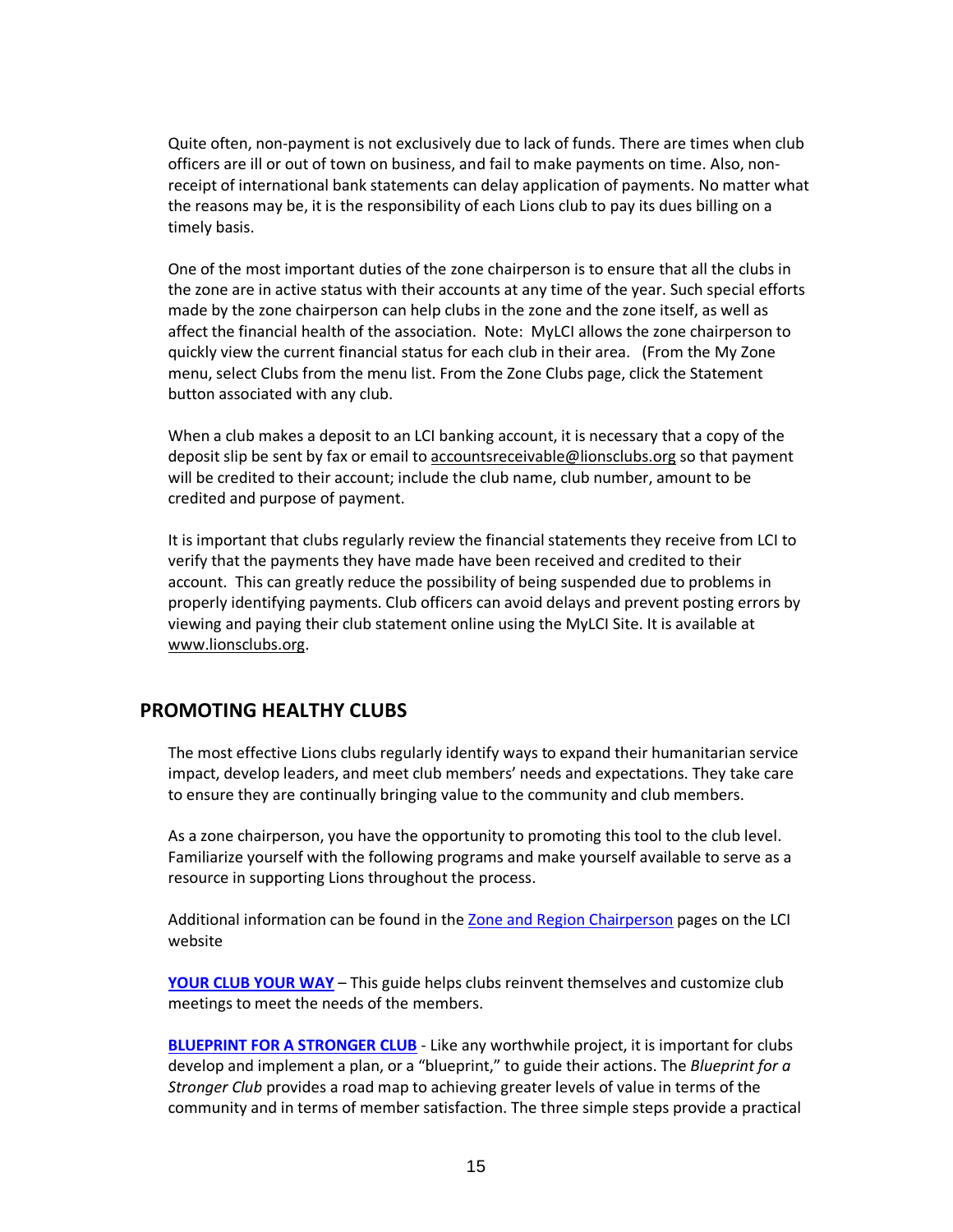approach to enhance what is working, to phase out what no longer works, and to implement new initiatives. When clubs create a well-founded Blueprint for a Stronger Club, commit themselves to its implementation, regularly revisit the plan, and assess needs and refine action steps, they will achieve both short- and long-term goals.

CLUB QUALITY INTIATIVE (CEP) - The Club Quality Initiative (CEP) is a workshop program dedicated to club improvement. CEP can be conducted in one of two formats: CEP Pro, which is guided by a trained facilitator, or CEP Lite, which is self-guided by a member of the club. Using a four step process, a participating club will identify their community's needs, take a survey on their membership experience, use resources and develop action plans. For more information, visit the LCI website.

STANDARD FORM LIONS CLUB CONSTITUTION AND BY-LAWS (LA-2), is the club's primary governing guidelines. This document outlines the structure, duties and responsibilities of Lions clubs and officers, and is the ultimate guide for club management.

CLUB OFFICERS MANUAL (LA-15) provides club officers with basic information regarding their responsibilities and duties. Club officers can review and download the manual from the Club Resource Center on the association's website.

NEWSLETTERS include LION Magazine, which each Lions club member receives. *Lions* Newswire, the monthly newsletter on the association's website, keeps members throughout the world informed of important events as well and association policy changes and news of current Lions events and activities. Members can read Lions Newswire each month on the LCI website.

THE LEADERSHIP RESOURCE CENTER (LRC), accessible via the association's website, offers easy access to leadership development tools and resources to nurture and develop leadership skills among Lions.

HOW ARE YOUR RATINGS (ME-15B) is accessible on the association's website. This resource contains a series of questions that will help clubs determine their strengths and weaknesses. Clubs can develop a plan to improve themselves based on the results of this questionnaire.

E-CLUBHOUSE - Lions clubs across the world can find a new home on the Internet with the e-Clubhouse. The e-Clubhouse enables clubs to build a free Website and enhance their presence on the Web by using fill-in-the-blank fields and pre-formatted templates to make giving clubs a polished and tech savvy appearance easy. The e-Clubhouse also provides consistency with the Lions branding while enabling clubs to preserve their individuality. The site includes a club calendar, club projects, photo gallery and contact us page to help tell others about their Lions club. Up to five more pages can be added. It's up to the club to key in information and to determine how it will be used. Encourage clubs to develop their own web presence with the e-Clubhouse.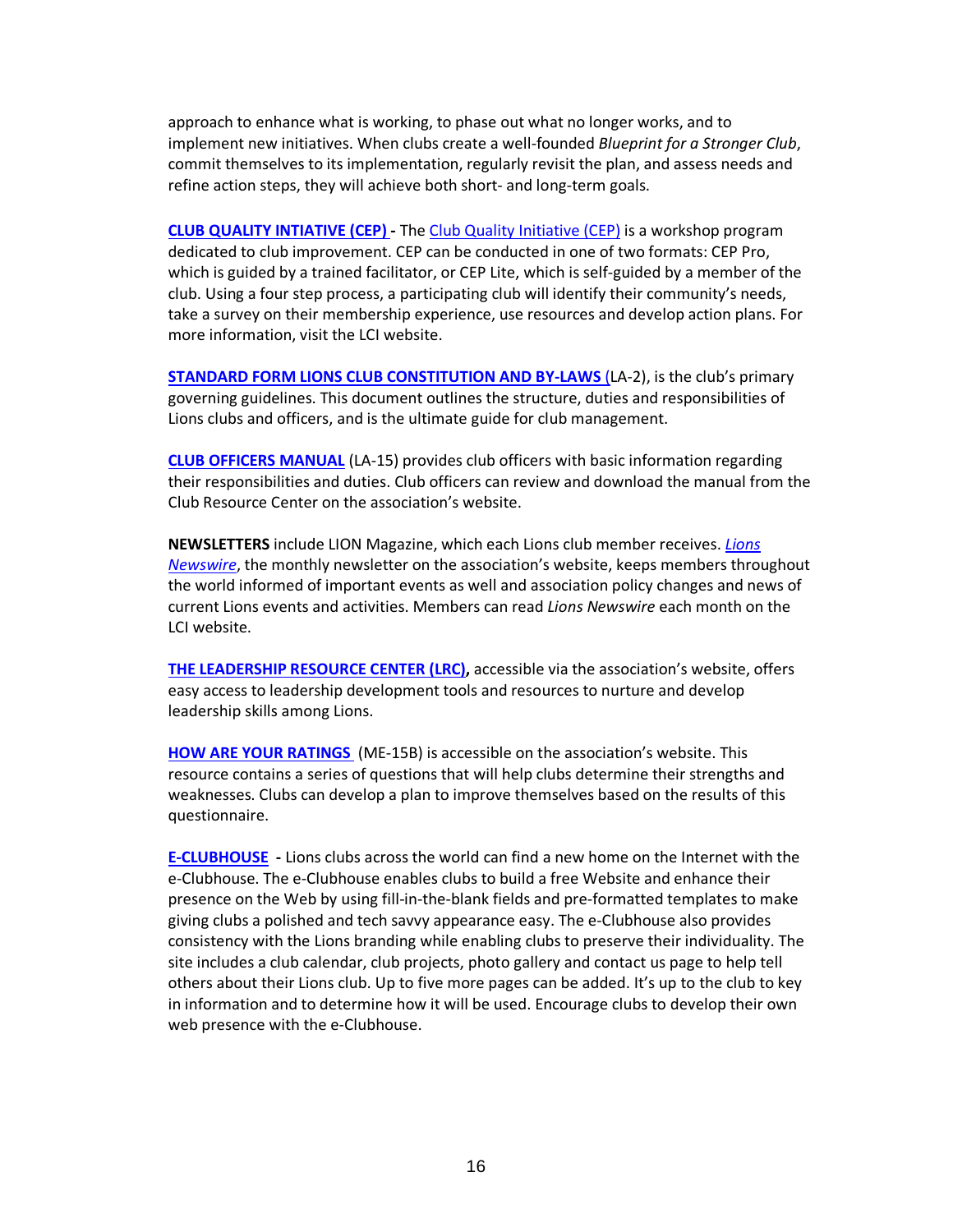# RECOGNIZING ACHIEVEMENTS

Recognition is a behavior deeply rooted in Lionism. Volunteers deserve recognition as individuals or groups. Recognition motivates volunteers, increases their self-confidence, and makes them feel appreciated. Recognition might be a certificate, pin, banner or other tangible object. It may also take the form of a simple thank you, a gesture of appreciation, an acknowledgement of the volunteer's efforts at an event or in print, or other informal method of recognition. Recognition should be appropriate, timely, and genuine.

The Art of Recognition Handbook provides an overview of the benefits of formal and informal recognition and 70 ideas for recognizing Lions.

The association offers a variety of awards for individuals or clubs. The LCI website provides information about program and activity awards. Visit the **Awards webpage** on the LCI website.

The Club Excellence Award recognizes the achievements of the president and the club leadership team. Zone chairpersons should be familiar with the award criteria and promote the award to clubs. This award application is on the LCI website.

Club Rebuilding Award - The Club Rebuilding Award recognizes Lions who were instrumental in rebuilding an existing club, or bringing a canceled or status quo club back to active and viable status. To qualify, the district must submit a completed Club Rebuilding Award Nomination Form. The award cannot be awarded to the district governor. Specific requirements for the award can be found on the LCI website.

# RESOURCES TO ASSIST YOU AS ZONE CHAIRPERSON

LIONS CLUBS INTERNATIONAL WEBSITE, located at www.lionsclubs.org, is an essential tool for clubs. The site offers basic information about the association's programs, contact information and e-mail links to International Headquarters, various directories and an online Club Supplies section. Many publications, forms and reports can be downloaded from this site. The Club Resource Center on the website serves as a central depository of information and forms that club officers will need throughout their year. The District Resource Center has similar information for district level officers. There is also a Zone and Region Chairperson Center resource page.

#### MyLCI WEBSITE

The MyLCI website at http://mylci.lionsclubs.org/ is a tool used by club officers to maintain member names, addresses and phone numbers, view and pay LCI statements, print membership cards, track the club's service activity, view miscellaneous reports, club rosters, create member mailing lists, designate the next year's officers and report monthly membership.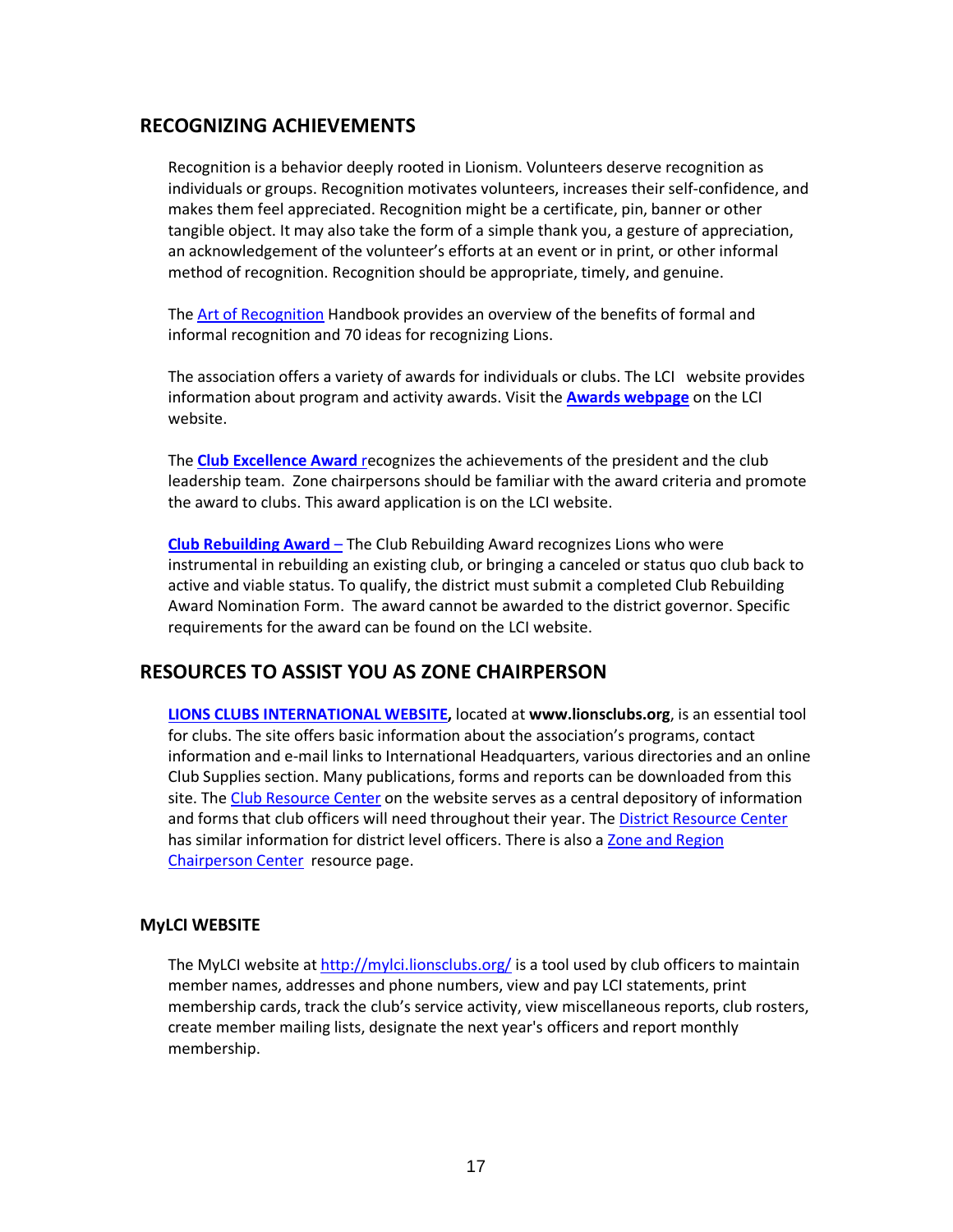Access to functions and data on the website is based on the user's current role within the Lions organization and as such, requires the user to logon with a registered user name and password.

Several short English video segments are available to guide officers who would like to learn more about MyLCI.

| <b>MyLCI Introduction</b>         | An overview of the functions and |
|-----------------------------------|----------------------------------|
|                                   | basic features of the MyLCI      |
|                                   | website.                         |
| <b>LCI Logon and Registration</b> | Demonstrates how to create a     |
|                                   | username and password for the    |
|                                   | LCI websites.                    |
| Using the MyLCI Website           | Demonstrates how to navigate     |
|                                   | and use the help features of     |
|                                   | MyLCI Website.                   |

After logging on to MyLCI, a training area is also available to new officers to help them become comfortable with using the website.

#### CLUB HEALTH ASSESSMENT

The Club Health Assessment is sent to the district team the second week of each month and includes information on membership, reporting, payments and donations in one comprehensive report. Problem areas appear in red. Areas where the clubs have demonstrated outstanding progress appear in green. The report is a critical tool for allowing the district team to better monitor club progress.

# ZONE CHAIRPERSON AWARDS

**District Governor Team Excellence Award** - This award recognizes the district governor teams that meet the criteria of excellence in areas of service, membership growth, communications, leadership development and club development. For the districts that receive the award, the district governor will determine which members of the team are most deserving of special recognition. In order to nominate zone or region chairperson for recognition, the district governor must have previously entered information to identify the current region and zone chairpersons using MyLCI.

Presidential Zone and Region Chairperson Awards - Zone and Region Chairpersons can truly make a difference by helping clubs advance their service, grow their membership and achieve their goals. For more information go to: Presidential Zone and Region Chairperson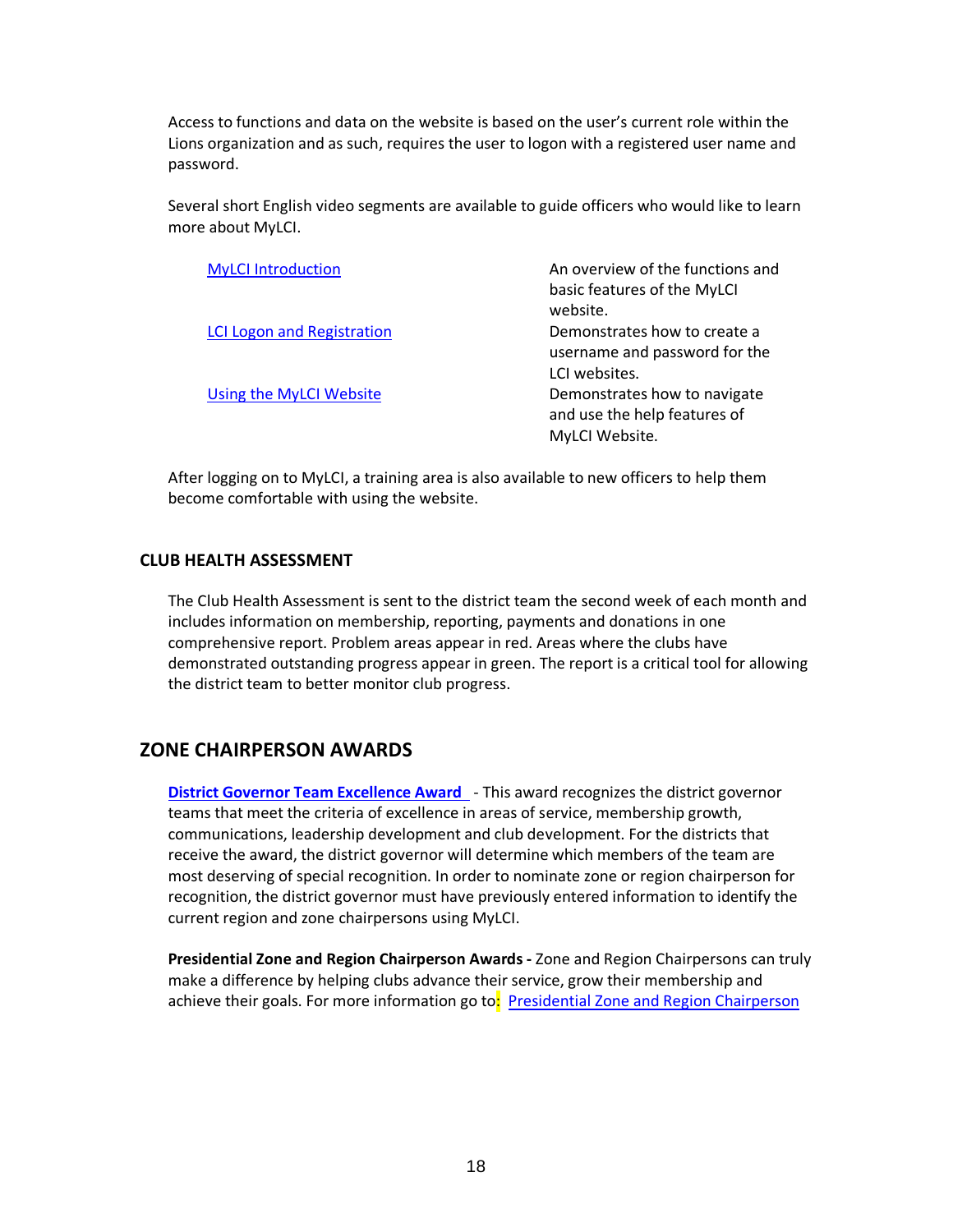# ORGANIZATION OF INTERNATIONAL HEADQUARTERS

International Headquarters is arranged into several groups that support similar goals and have a natural collaborative working relationship. The website is an essential tool for club and district officers. There are hundreds of pages of

information on the site, organized in an easy-to-follow format. New items are added monthly, and innovations are continually pursued.

The following description of each division within International Headquarters can also enable clubs and members to contact the correct division. The general phone number for International Headquarters is (630) 571- 5466.

#### ADMINISTRATIVE OFFICERS AT INTERNATIONAL HEADQUARTERS

#### Executive Administrator

The executive administrator of Lions Clubs International oversees the administration and operation of International Headquarters. The executive administrator's primary responsibility is to implement policies and procedures through the association staff that sustain the vision and purposes of the association and foundation.

The executive administrator:

- Manages the activities of the International Headquarters groups and staff
- Works closely with the International President, the Executive Committee, and the International Board of Directors to assure that the worldwide activities and expansion of Lionism are in keeping with the philosophy and policies of the association

#### **Secretary**

The secretary implements and manages the corporate governance programs for the association and prepares and distributes the official minutes of the International Board of Directors Meetings and Executive Committee.

#### Treasurer

The protection, management and investment of the association's funds and other resources in accordance with the approved policies of the International Board of Directors, are the main responsibilities of the treasurer. The treasurer is also responsible for budget preparation, as well as international officer and director expense claim audits.

#### LCIF Executive Administrator

The executive administrator of Lions Clubs International Foundation is responsible for the administration of the foundation, which is a separate legal entity with charitable, tax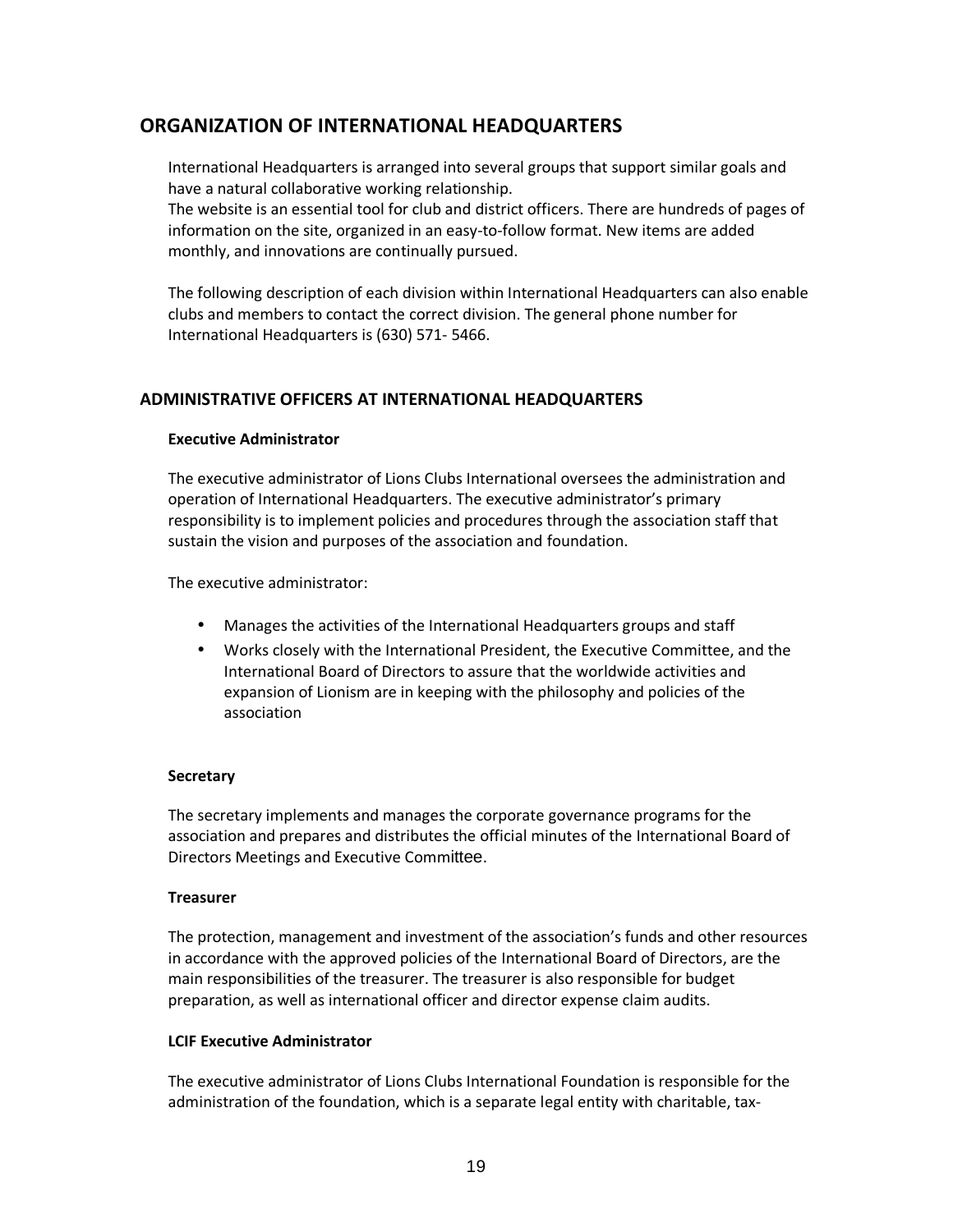exempt status. The LCIF executive administrator works with LCIF Chairperson and LCIF Board of Trustees to implement the foundation's mission of supporting the efforts of Lions clubs around the world in serving their local communities and the world community as they carry out essential humanitarian service projects.

# INTERNATIONAL HEADQUARTERS GROUPS

#### DISTRICT & CLUB SERVICE AND LEADERSHIP DEVELOPMENT GROUP

#### District and Club Administration

#### Email: districtadministration@lionsclubs.org

Assists the administration of districts and clubs worldwide. Provides language services in the association's official languages. Issues District Governor Team and Club Excellence Awards and supports club development by providing clubs with the Guiding Lions program and Club Rebuilding Awards. The English Language Department serves as an important communication resource for district governors.

#### Leadership Development

#### Email: leadership@lionsclubs.org

Designs, develops, implements and evaluates leadership development programs, seminars, and conferences at the international, multiple district, district and club levels. Provides online learning opportunities (Leadership Resource Center:

http://www.lionsclubs.org/EN/member-center/leadership-development/index.php) and curriculum tools and resources for local use. Supports and collaborates with the Global Leadership Team (GLT) to identify and satisfy Lions' training and development needs around the world.

#### GLOBAL DEVELOPMENT GROUP

#### Email: globaldevelopment@lionsclubs.org

#### Service Activities

#### Email: programs@lionsclubs.org

Supports Lions and Leos in implementing meaningful service projects and activities through the provision of project planning resources. Current service categories include children, youth, health, environment, and international relations, as well as special initiatives such as the Centennial Service Challenge and the Reading Action Program. The division also collects data on Lions and Leo activities through the Service Activities Report. This data helps the association demonstrate how Lions and Leo local acts are making a positive contribution to global development priorities. The Service Activities Division is comprised of the Programs & Service Initiatives Department and the Leo Club Program Department.

#### Marketing and Membership

#### Membership Email: membershipdev@lionsclubs.org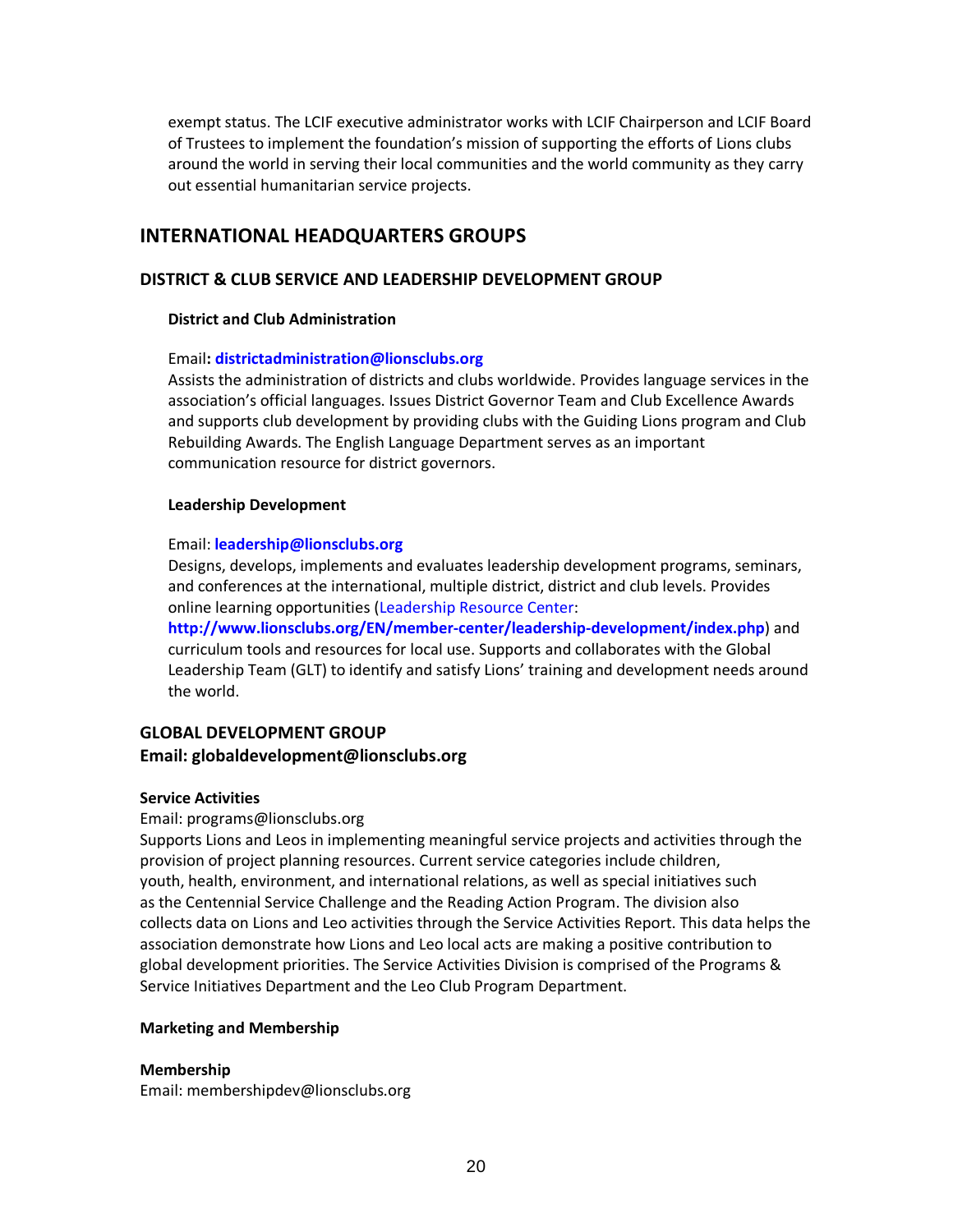Directs and initiates efforts by members and member committees in establishing standards for membership and programs for bringing new members into the association. Oversees the GMT and Operations functions.

#### Public Affairs

#### Email: pr@lionsclubs.org

Directs all public affairs activities including managing public relations and media relations. Manages all audio/video productions and events including providing leadership and creative input on high profile events and programs such as Centennial, LDUN, etc.

#### Marketing

#### Email: marketing@lionsclubs.org

Directs, develops and implements marketing strategies to support key programs of the association including new club and membership initiatives, service initiatives, along with the marketing of all recognition programs and other key programs of Lions. Oversees the graphics function.

#### **Communications**

Email: communications@lionsclubs.org Directs all internal and external communications, advertising, brand management and corporate messaging. This includes all online communications and The Lion magazine.

#### TREASURY, FINANCIAL & BUSINESS OPERATIONS GROUP

#### Finance

#### Email: finance@lionsclubs.org

Manages the association's resources, both people and money. Directs the implementation of the association's financial policy, including banking, transfer of funds, general accounting functions, cost accounting and investments. Provides various financial services to members.

#### Information Technology

#### Email: informationtechnology@lionsclubs.org

Provides technology services that include technology infrastructure, membership and financial systems, a business intelligence system for reporting, member services websites including MyLCI, communication systems, document management system, club, officer and member data administration, district and international convention support and technical support for staff and members (website: **www.lionsclubs.org**).

#### Club Supplies and Distribution

Email: clubsupplies@lionsclubs.org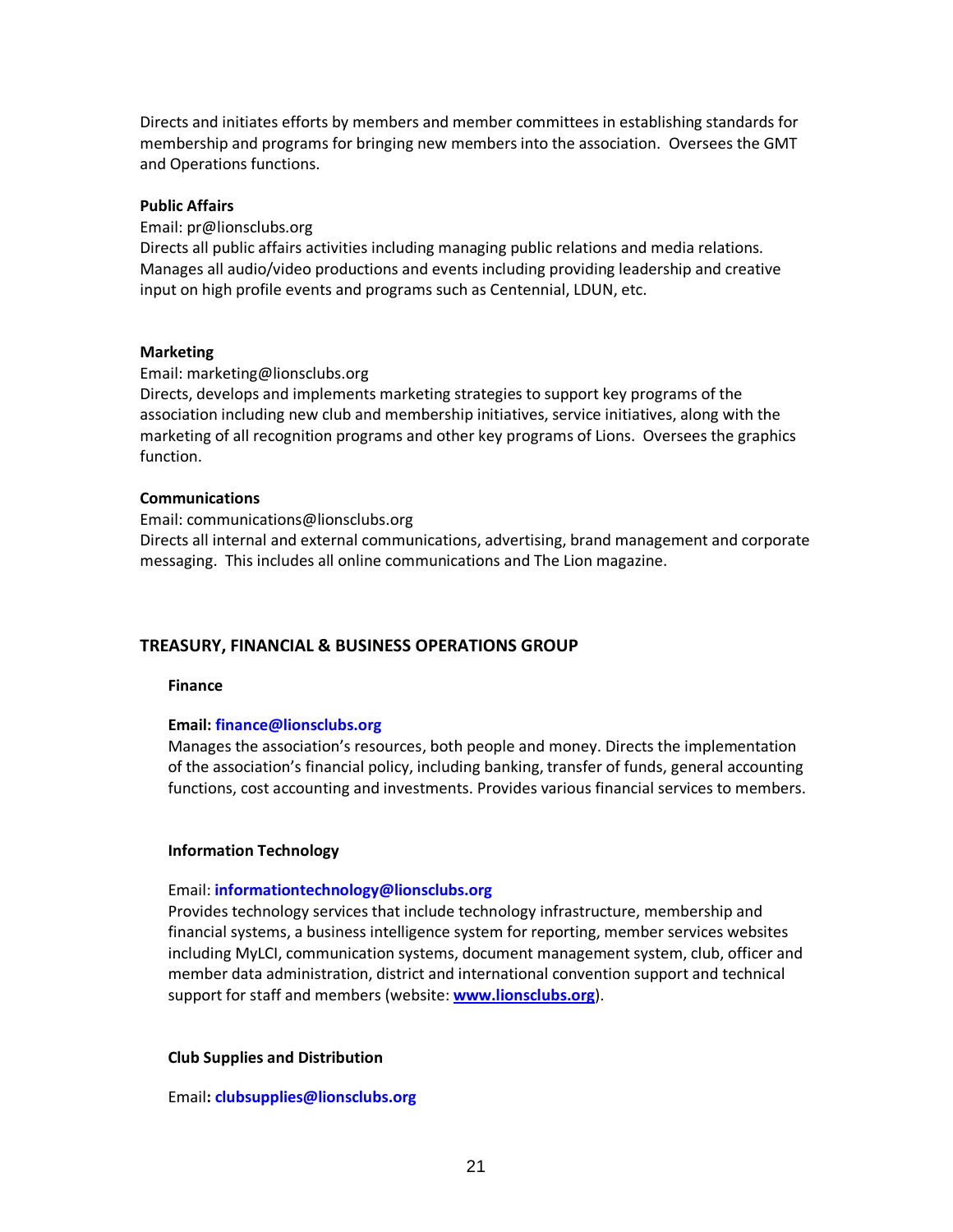Responsible for inventory, marketing and distribution of club supplies worldwide. Manages worldwide licensing programs. Coordinates assistance to other departments that procure, inventory, promote, ship and bill Lions club materials throughout the world.

#### OTHER HEADQUARTERS GROUPS

#### Convention

#### Email: convention@lionsclubs.org

Develops, manages and coordinates all logistics and major activities relating to the international convention, DGE Seminar, and International Board of Directors meetings.

#### Legal

#### Email: legal@lionsclubs.org

Responsible for maintaining the association's worldwide trademark registrations, global insurance program and risk management and litigation. Provides guidance and advice to Lions on the association's constitution and by-laws and board policy, including district elections, international director endorsement inquiries, dispute resolutions and constitutional complaints

#### LIONS CLUBS INTERNATIONAL FOUNDATION

#### Website: www.lcif.org Email: lcif@lionsclubs.org

Responsible for administration of the foundation, including promotion, fundraising, investment management, execution of grants and liaising with trustees and board of directors. Manages emergency grants, the SightFirst program, the Lions Quest program and other humanitarian grant programs, in addition to processing donations and providing recognition.